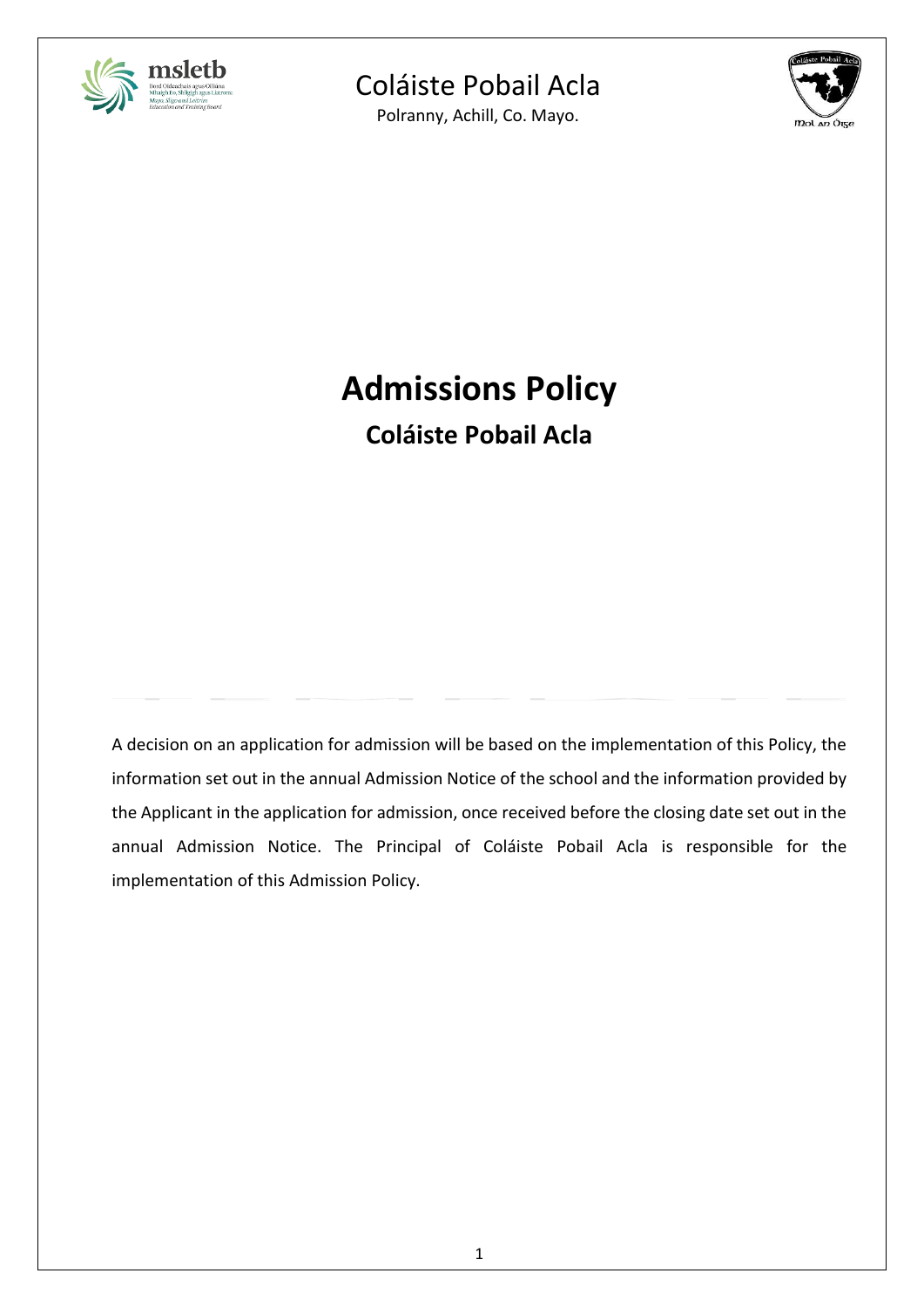

Polranny, Achill, Co. Mayo.



## **INTRODUCTION TO COLÁISTE POBAIL ACLA**

## **School Mission**

*At Coláiste Pobail Acla we strive to motivate our school community to realise its full potential academically, spiritually, physically and emotionally in a safe, supportive environment.* We promote inclusivity and equality among all our stakeholders. Our school community does not discriminate on the grounds of; gender, marital or family status, sexual orientation, religion, age, disability, race or membership of any ethic minority.

## **Vision**

At Coláiste Pobail Acla we build on past traditions, affirm current good practices, and encourage innovation. We work to create an environment where all members of the school community feel safe, protected and supported; a place where learning and teaching is enjoyed; an environment where hard work, participation and contribution is rewarded.

We expect tolerance, respect, politeness, courtesy and cooperation for all members of our school community. Our school endeavours to create a stimulating learning environment where academic study and intellectual pursuits are cherished and valued. We want our students to be questioning, reflective young people who can appropriately use their knowledge to understand, interpret and interact in today's world.

## **Brief History and Context of Coláiste Pobail Acla**

Coláiste Pobail Acla opened on Sept.  $1<sup>st</sup>$ , 2011, following the amalgamation of McHale College (a vocational school under Mayo VEC) and Scoil Damhnait (a lay voluntary secondary school). The amalgamation was announced on Dec. 8, 2009 following discussions between the Department of Education and Skills, Dr. Katie Sweeney, CEO, Mayo VEC and Ms. Máire Sweeney (on behalf of herself and the late Sheila Sweeney, as patrons of Scoil Damhnait).

A Steering Committee was established and operated during 2010/2011 to lead and guide the setup of the new school. Towards the end of 2010/2011 an Interim Board of Management for Coláiste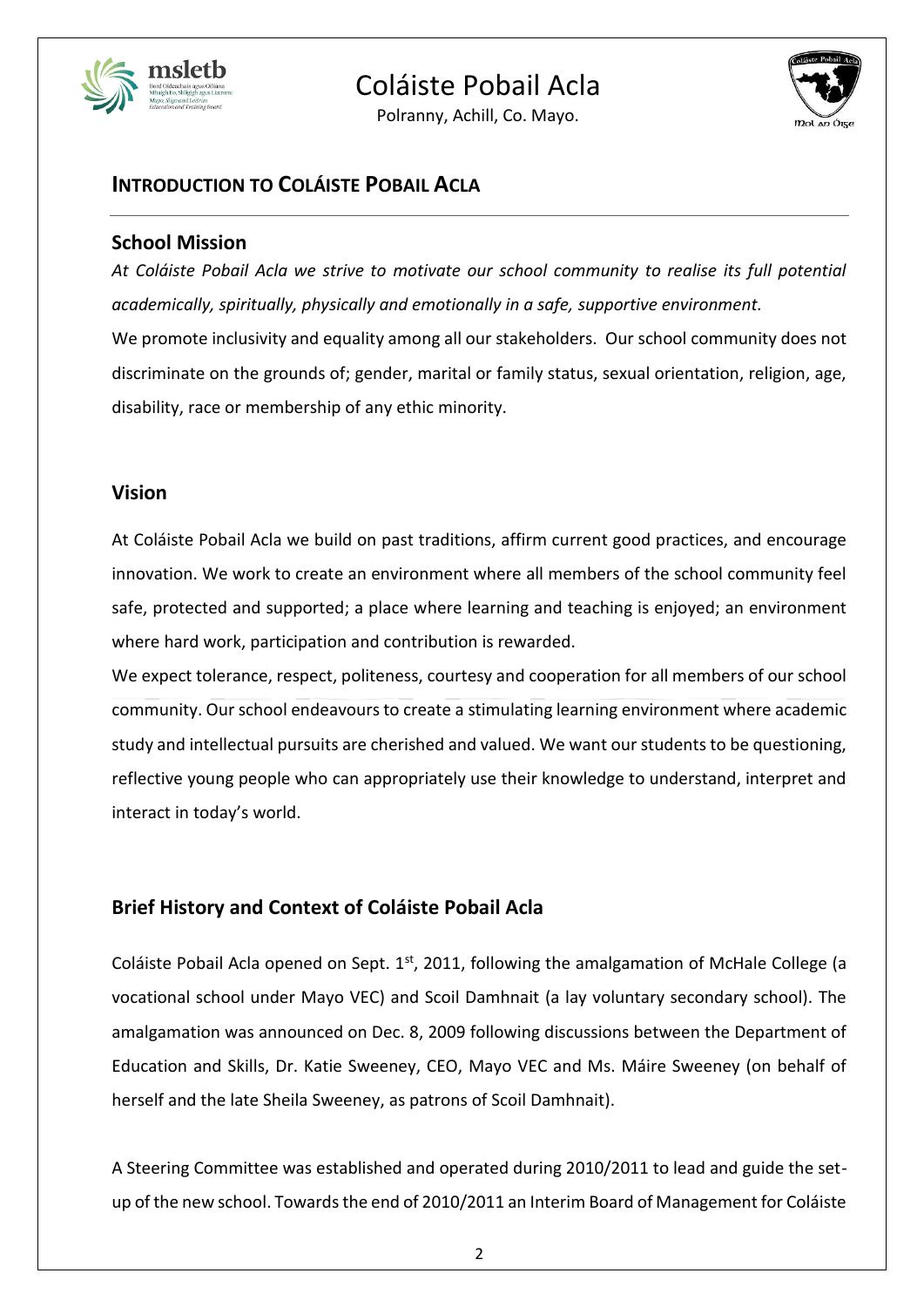

Polranny, Achill, Co. Mayo.



Pobail Acla was set up. The function of this Board was to oversee the management of the school on an interim basis until a full Board could be established once the school opened.

Coláiste Pobail Acla officially opened its doors on Sept. 1, 2011 with Mr. Barry Kilgannon as Principal and Ms Anita Gallagher as Deputy Principal. The official opening of the new extension to the school, the ASD Unit and the MUGA AstroTurf Facility took place on March 1, 2013.

The period of transition and amalgamation was a time of major change in education in Achill for all involved. It was a period of promise and potential opportunity, not without its challenges and concerns. The fact that the transition was achieved over a short period of time (2 years) indicates the level of cooperation and teamwork committed to it. The school is now 9 years in operation and is proudly carrying on the traditions and standards of its predecessors in offering a quality education for the young people of Achill and its hinterland.

## **School Profile**

Coláiste Pobail Acla is a designated community college within the scheme of Mayo Sligo Leitrim ETB serving the catchment area of Achill, Mulranny, Currane and Ballycroy. The school is located on the campus of the former McHale College. In September 2012 a new extension was opened consisting of four general classrooms, offices and an ASD unit.

Coláiste Pobail Acla is a co-educational community college with DEIS status, that delivers tuition in academic and vocational subjects. The programmes available in Coláiste Pobail Acla include Junior Cycle Student Award (JCSA), Junior Cycle Schools Programme (JCSP), Transition Year (TY) and Leaving Certificate Vocational Programme (LCVP). The ASD unit caters for students with extra needs and provides a blended curriculum of mainstream classes and adapted classes.

Our school ethos places caring for and nurturing students at the forefront of what we do. The school's atmosphere is based around the key values of respect for others and encouragement of others in their pursuits. Recognition is given to students' individual strengths and capabilities. Our belief is that this characteristic spirit will allow our students to thrive and achieve their potential.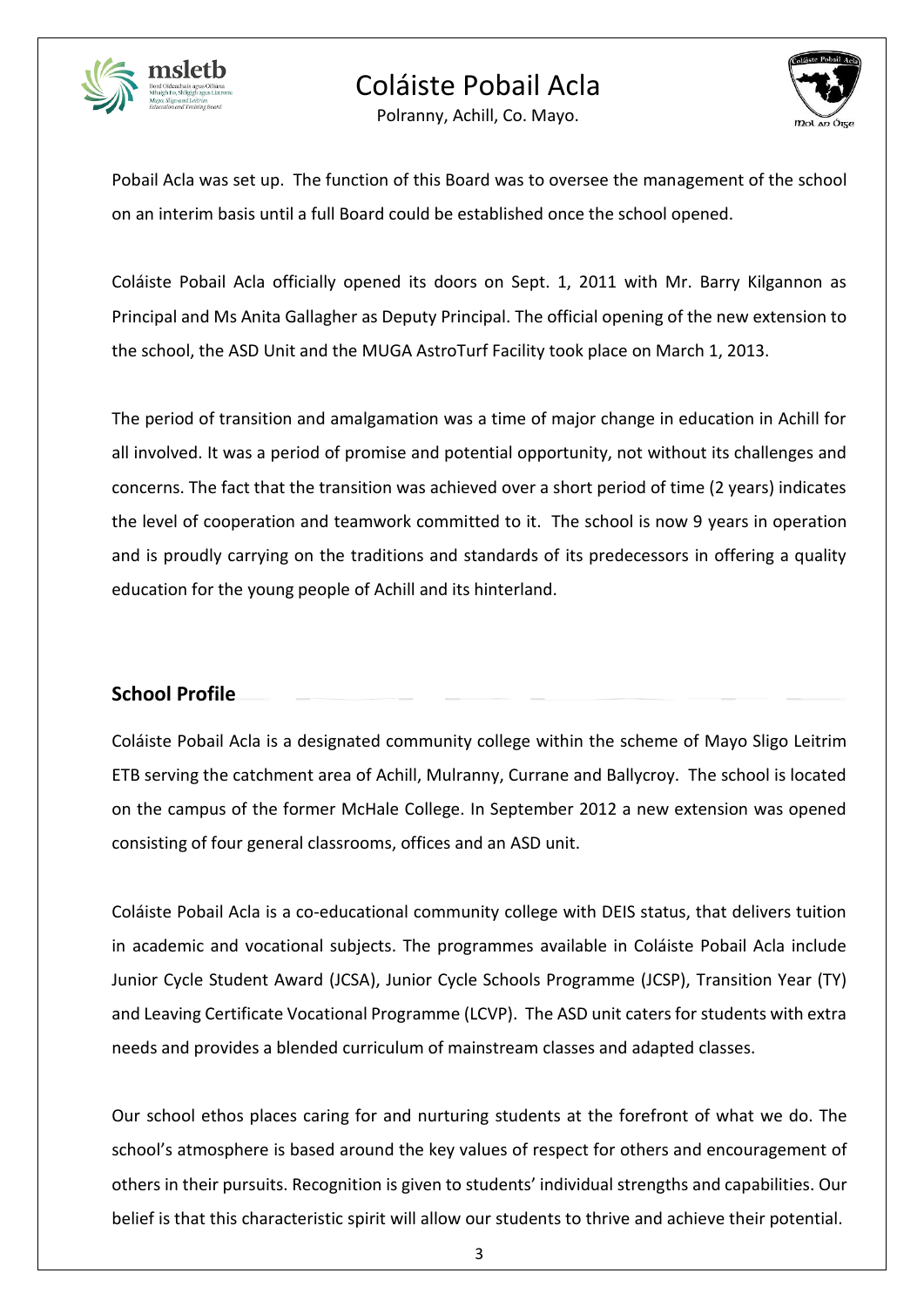





Coláiste Pobail Acla has a proven record of academic achievement. There is a heavy emphasis placed on teaching and learning and providing methods of instruction that meet the needs of our learners. Central to this is the commitment of our teaching staff who continually engages in professional development. They adapt their skillset and teaching methodologies when working with students to encourage and inspire them.

## **Location, Catchment Area and Feeder Schools**

Coláiste Pobail Acla is located in Polranny, Achill; situated on the mainland side of the Michael Davitt Bridge that serves Achill Island. The school serves a large catchment area that encompasses both island national schools and those on the mainland.

| 1.  | Dooagh N.S.       | 2.  | Dookinella N.S.  |
|-----|-------------------|-----|------------------|
| 3.  | Achill Sound N.S. | 4.  | Tonragee N.S.    |
| 5.  | The Valley N.S.   | 6.  | Mulranny N.S.    |
| 7.  | Bunnacurry N.S.   | 8.  | Saula N.S.       |
| 9.  | Drumgallagh N.S.  | 10. | Scoil Naomh Bríd |
| 11. | Newport N.S.      |     |                  |

The feeder national schools include: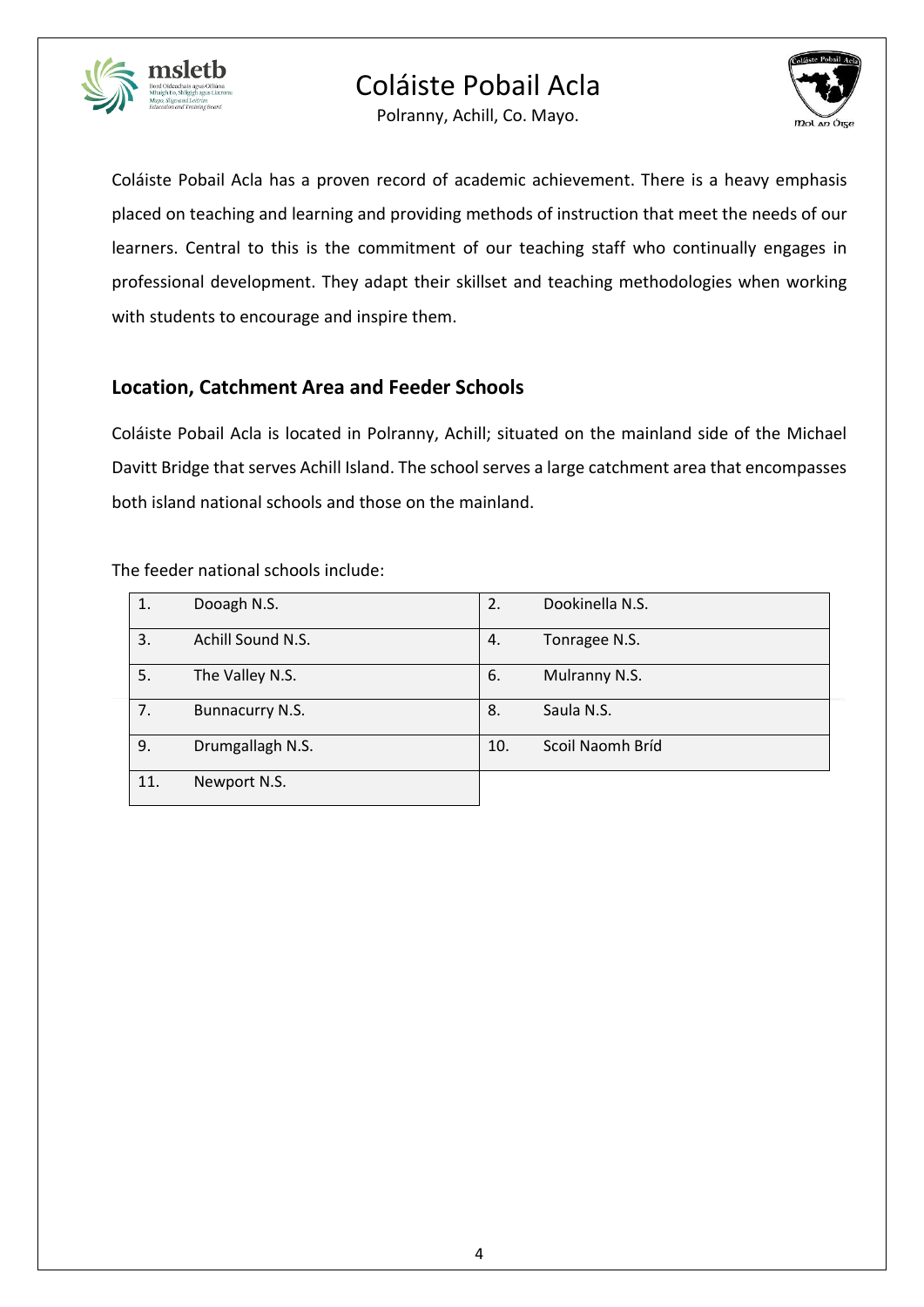



Polranny, Achill, Co. Mayo.

# **TABLE OF CONTENTS**

## **PART A –** *General Information for All Applicants*

- 1. Glossary of terms
- 2. Admission Statement
- 3. Legal Framework
- 4. General Admission Provisions

## **PART B -** *Information for Specific Categories of Applicants*

- 5. Application to the First-Year Group
- 6. Application to All Year Groups Other Than First-Year
- 7. Application to the Special Class ASD Unit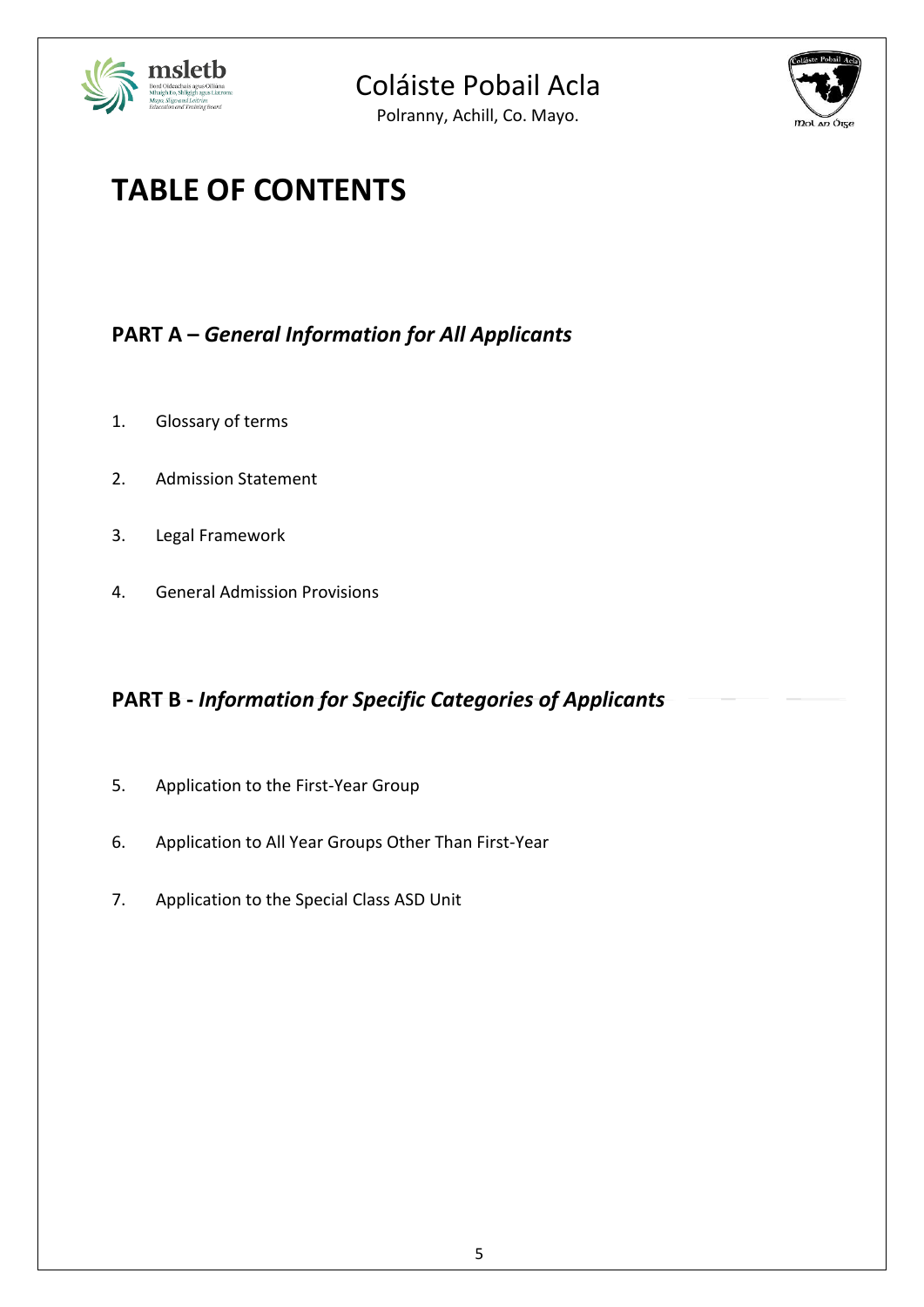

Polranny, Achill, Co. Mayo.



# **PART A**

# *General Information for All Applicants*

- *1. Glossary of terms*
- *2. Admission Statement*
- *3. Legal Framework*
- *4. General Admission Provisions (for all Applicants)*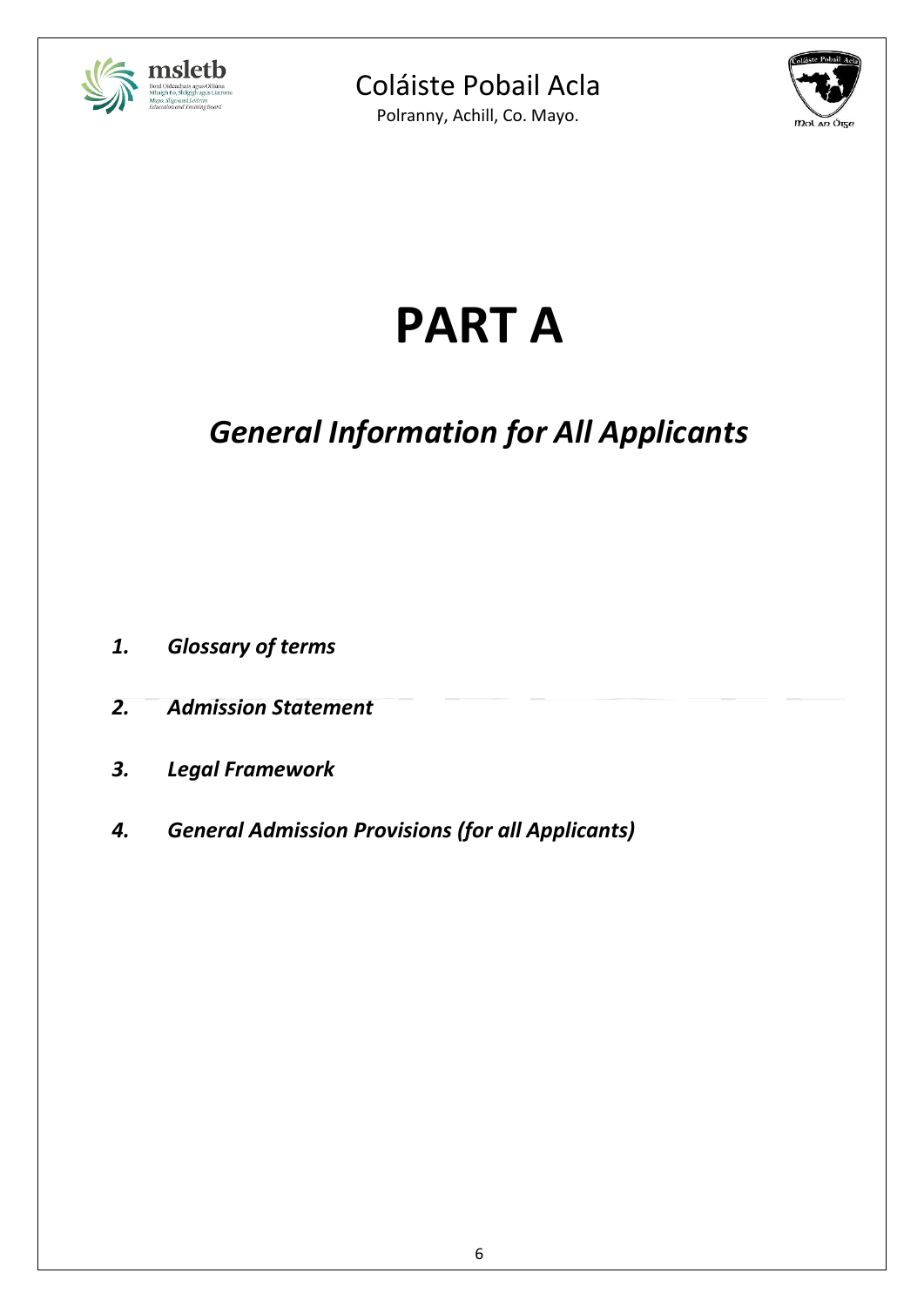

Polranny, Achill, Co. Mayo.



## **1 GLOSSARY OF TERMS**

'**Applicant'** means the parent / guardian of a Student, or, in the case of a Student who has reached the age of 18 years, the Student, who has made an application for admission to Coláiste Pobail Acla

'**Student'** means the person in respect of whom the application is being made. All uses of the word throughout this Policy therefore imply 'prospective' as part of the interpretation. That is, the use of the word 'Student' does not mean that the application for him/her has been accepted such that s/he is regarded as a Student of Coláiste Pobail Acla by virtue of application alone.

'**Gender'**, in line with the definition of "*the gender ground*" in the Equal Status Act 2000, is such that "*one is male and the other is female*". This does not prejudice any Student who is Intersex or identifies as Androgynous/Androgyne, Bigender, Demigender, Gender Fluid, Genderqueer, Multigender, Neutrois, Non-binary, Transgender, Transsexual or otherwise*.*

'**Catchment Area'** refers to the designated residential area for application to Coláiste Pobail Acla in respect of the person on whose behalf the application is being made. The catchment area for Coláiste Pobail Acla is defined as: Achill, Mulranny, Ballycroy and Newport.

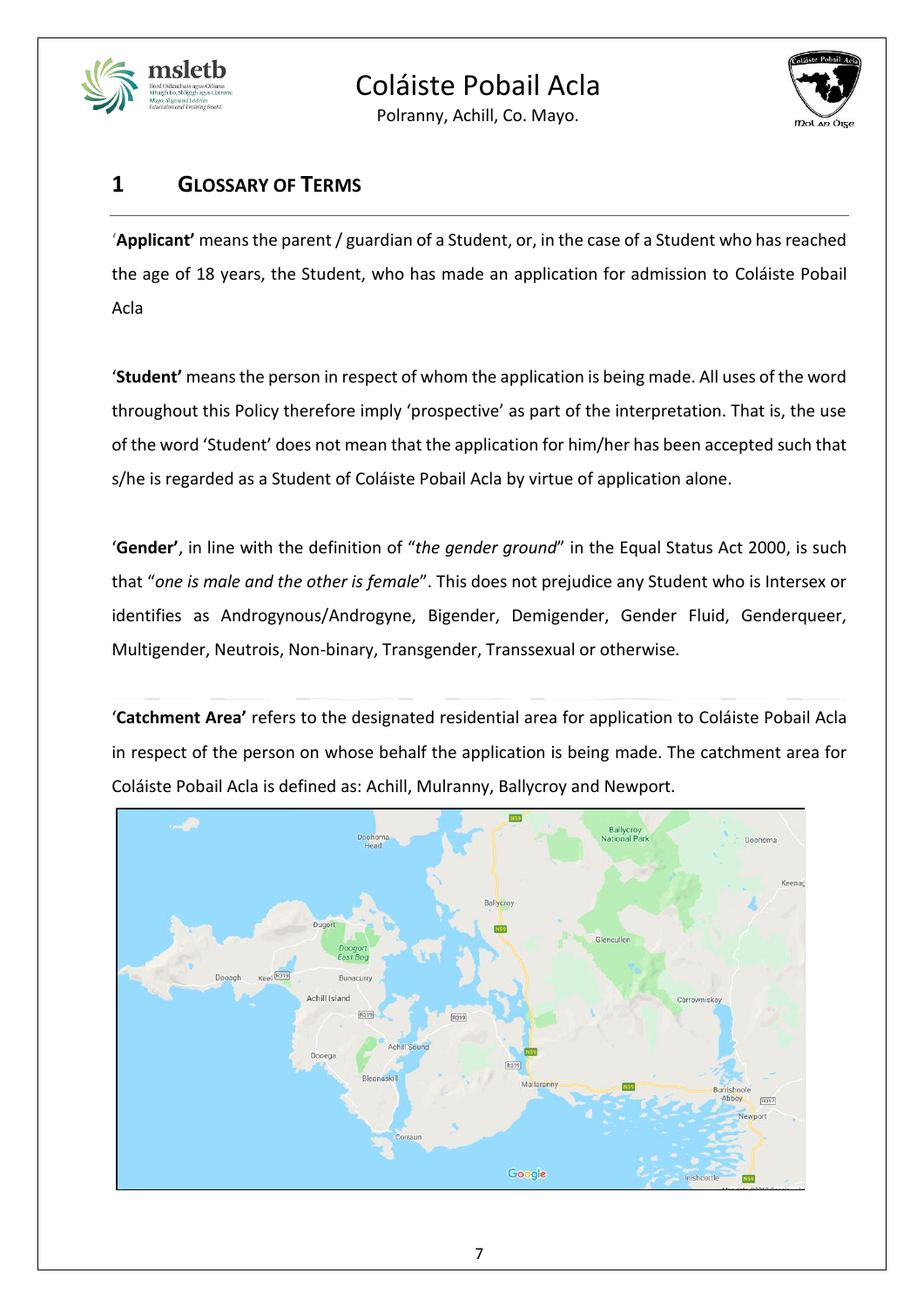

Polranny, Achill, Co. Mayo.



'**Parent'** has the same meaning as in the Education Act 1998 and includes a foster parent and a guardian appointed under the Guardianship of Children Acts, 1964 to 1997.

'**Feeder Primary Schools'** refers to the primary schools of preference for application to Coláiste Pobail Acla. The feeder primary schools for Coláiste Pobail Acla are:

- 1. Dooagh N.S, Dooagh, Achill Co. Mayo
- 2. Dookinella N.S, Dookinella, Achill, Co. Mayo
- 3. Achill Sound N.S, Polranny, Achill, Co. Mayo
- 4. Tonragee N.S, Tonragee, Achill, Co. Mayo
- 5. The Valley N.S, The Valley, Achill, Co. Mayo
- 6. Mulranny N.S, Mulranny, Westport, Co. Mayo
- 7. Bunnacurry N.S, Bunacurry, Achill, Co. Mayo
- 8. Saula N.S, Saula, Achill, Co. Mayo
- 9. Drumgallagh N.S, Drumgallagh, Ballycroy, Co. Mayo
- 10. Scoil Naomh Bríd, Ballycroy, Co. Mayo
- 11. Newport N.S, Newport, Co. Mayo

**'Sibling'** For the purpose of the selection criterion relating to the student having a sibling who previously attended the school, '**Sibling'** refers to full siblings, half-siblings, fostersiblings, step-siblings and students who reside in the same household.

'**Special Class'** means a class that has, with the approval of the Minister of Education and Skills, been established by a school to provide an education exclusively for Students with a category or categories of special educational needs specified by the Minister of Education and Skills . Coláiste Pobail Acla has a Special Class, established to cater for special educational needs of Students with Autism/Autistic Spectrum Disorders.

'**Relevant Report',** as advised by the Department of Education and Skills and the National Council for Special Education (NCSE), means a written report based on an assessment by a relevant professional who makes a recommendation for a Special Class placement. The relevant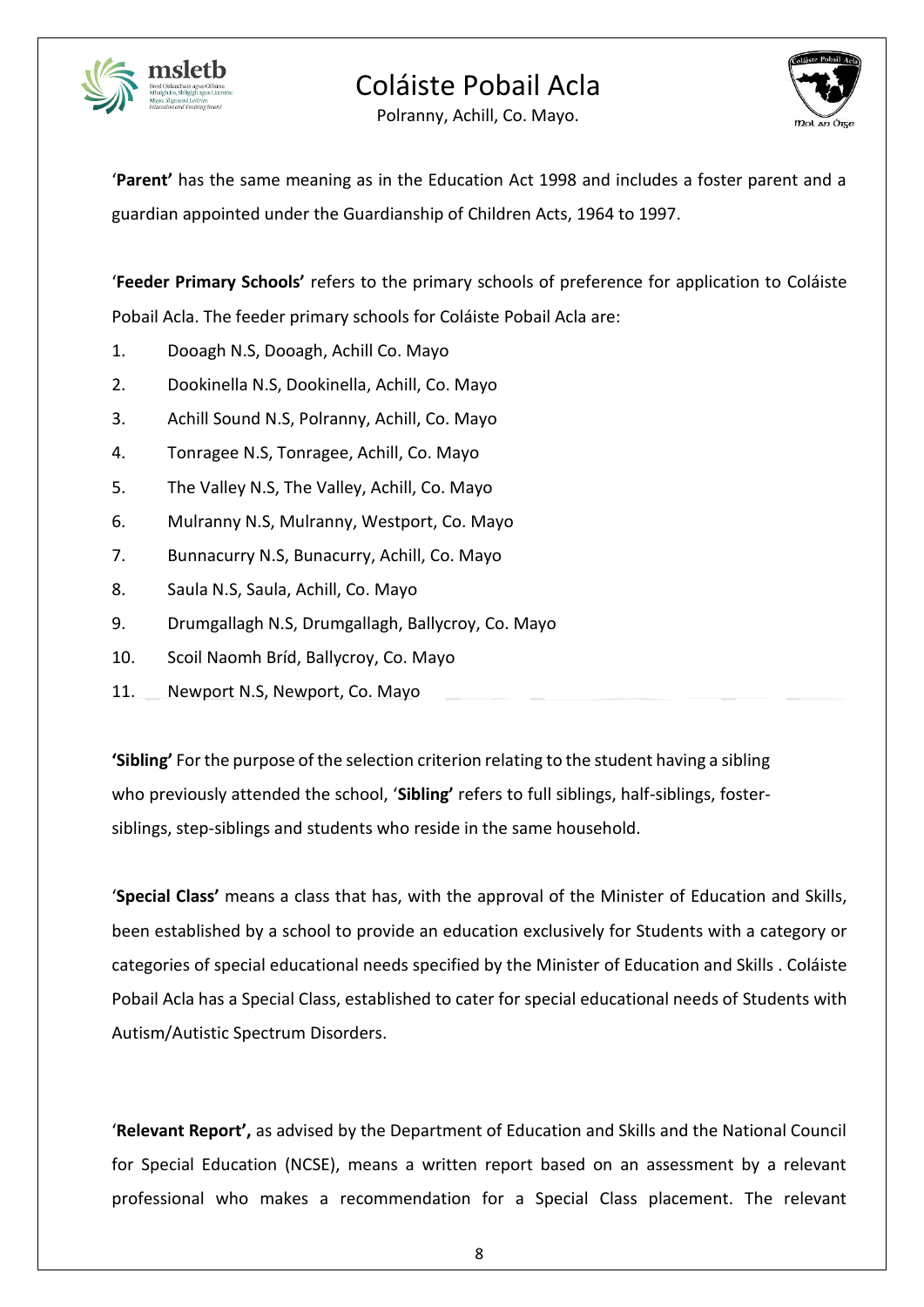

Polranny, Achill, Co. Mayo.



professional may include an educational psychologist, psychologist, other relevant health professionals, HSE disability services or HSE multi-disciplinary team staff, in line with guidance issued by the NCSE on this point.

**'First-Year'** means the intake group of Students for the most junior class or year in a school.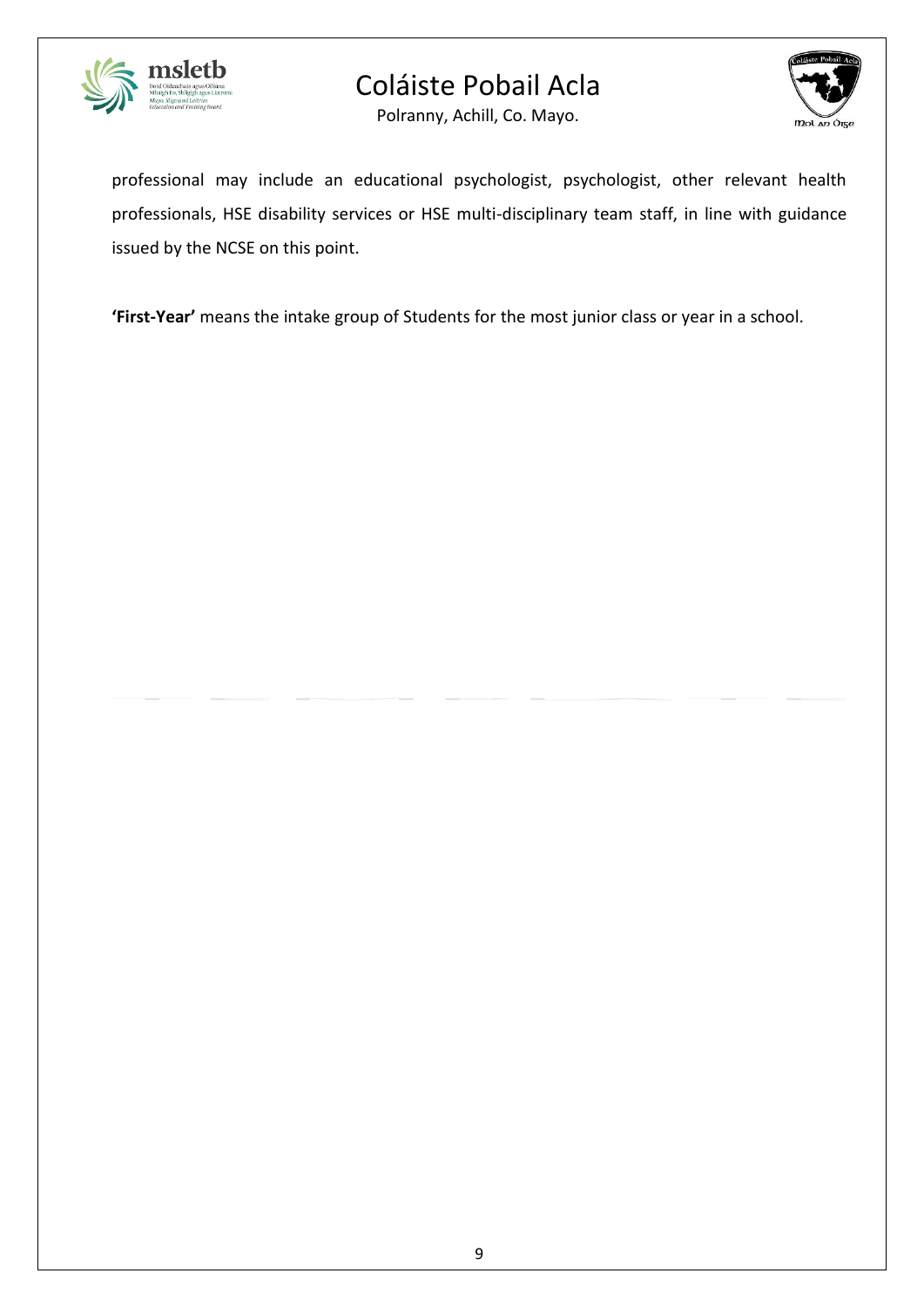

Polranny, Achill, Co. Mayo.



## **2 ADMISSION STATEMENT**

ETB schools are state, co-educational, multidenominational schools underpinned by the core values of:

- Excellence in Education
- Care
- **Equality**
- **Community**
- Respect



As the state provider of education, the ETB sector defines a 'multidenominational' school in the following way:

In ETB schools, all students are given equal opportunities for enrolment in line with the Education (Admissions to School) Act 2018. Once enrolled, our schools strive to provide all students with equal opportunities to engage with the curriculum and school life. In all aspects of school life all members of our school communities are treated equitably regardless of their race, gender, religion/belief, age, family status, civil status, membership of the Traveller community, sexual orientation, ability or socio-economic status.

Our schools provide a safe physical and social environment that reinforces a sense of belonging to the school community and wider society. They strive to enable every student to realise their full potential regardless of any aspect of their identity or background. Our schools promote a fully inclusive education that recognises the plurality of identities, beliefs and values held by students, parents and staff. We prepare open-minded, culturally sensitive and responsible citizens with a strong sense of shared values.

In ETB schools, students of all religions and beliefs are treated equally. The school environment and activities do not privilege any particular group over another whilst at the same time acknowledging and facilitating students of all religions and beliefs.

Accordingly, Coláiste Pobail Acla shall not discriminate in its admission of a Student based on the following grounds: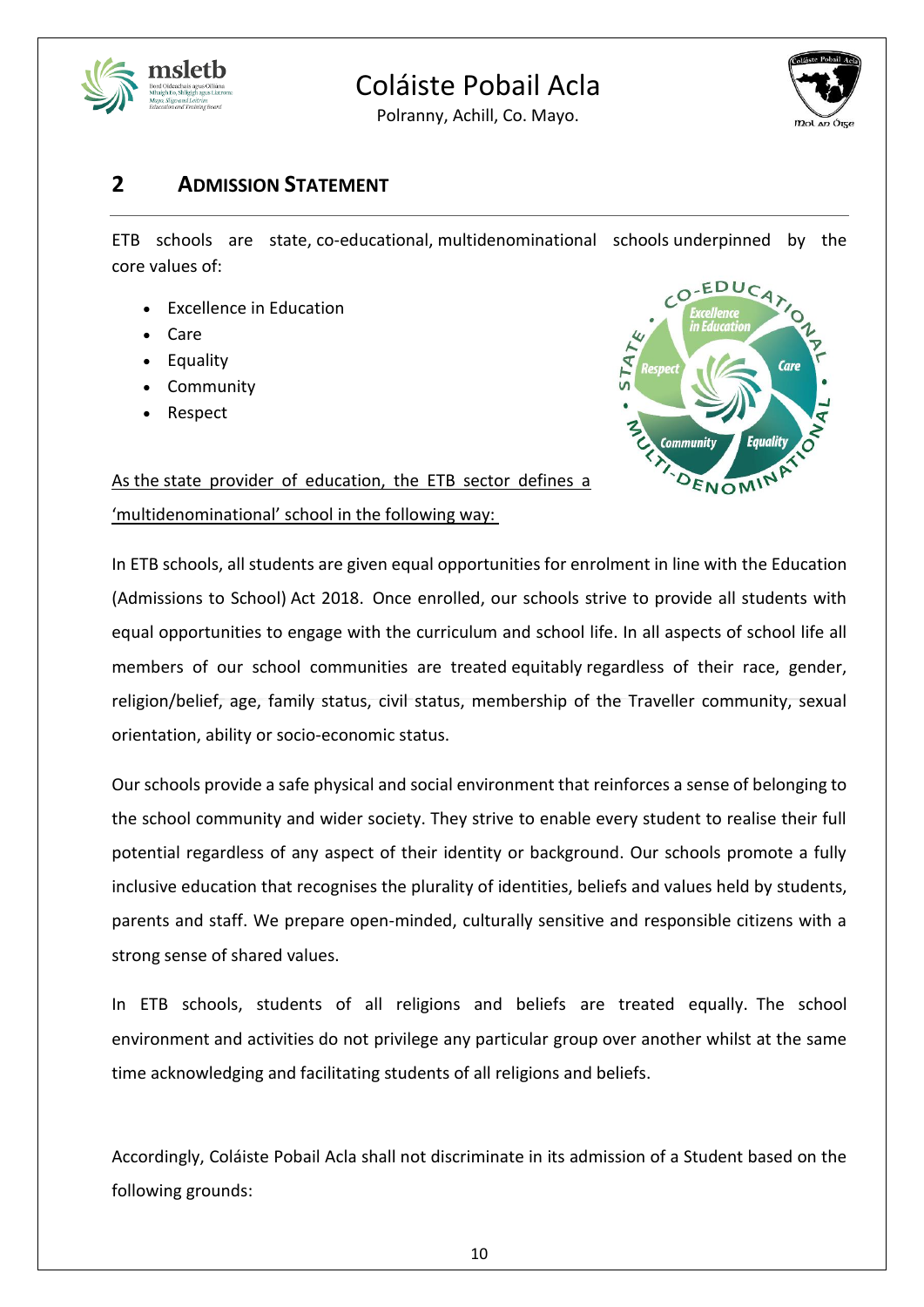



Polranny, Achill, Co. Mayo.

- 2.1. Gender of the Student or Applicant. However, where a school admits students of one gender only, it is not discriminatory to refuse to admit Students not of that gender;
- 2.2. Civil status of the Student or Applicant;
- 2.3. Family status of the Student or Applicant;
- 2.4. Sexual orientation of the Student or Applicant;
- 2.5. Religion of the Student or Applicant;
- 2.6. Disability of the Student or Applicant;
- 2.7. Race of the Student or Applicant;
- 2.8. The Student's or Applicant's membership of the Traveller community;
- 2.9. Special educational needs of the Student or Applicant. However, as Coláiste Pobail Acla provides an education exclusively for special educational need in our Special Class ASD Unit, it is not discriminatory to refuse to admit to that class a Student who does not have the specified special educational needs.

Coláiste Pobail Acla shall not charge fees or payments or seek contributions as a condition of admission or continued enrolment of a Student.

## **3 LEGAL FRAMEWORK**

MSLETB was established under the Education and Training Board Act 2013 which sets out the functions of all ETBs, including to establish and maintain recognised schools, centres for education and education and training facilities in each ETB's functional area.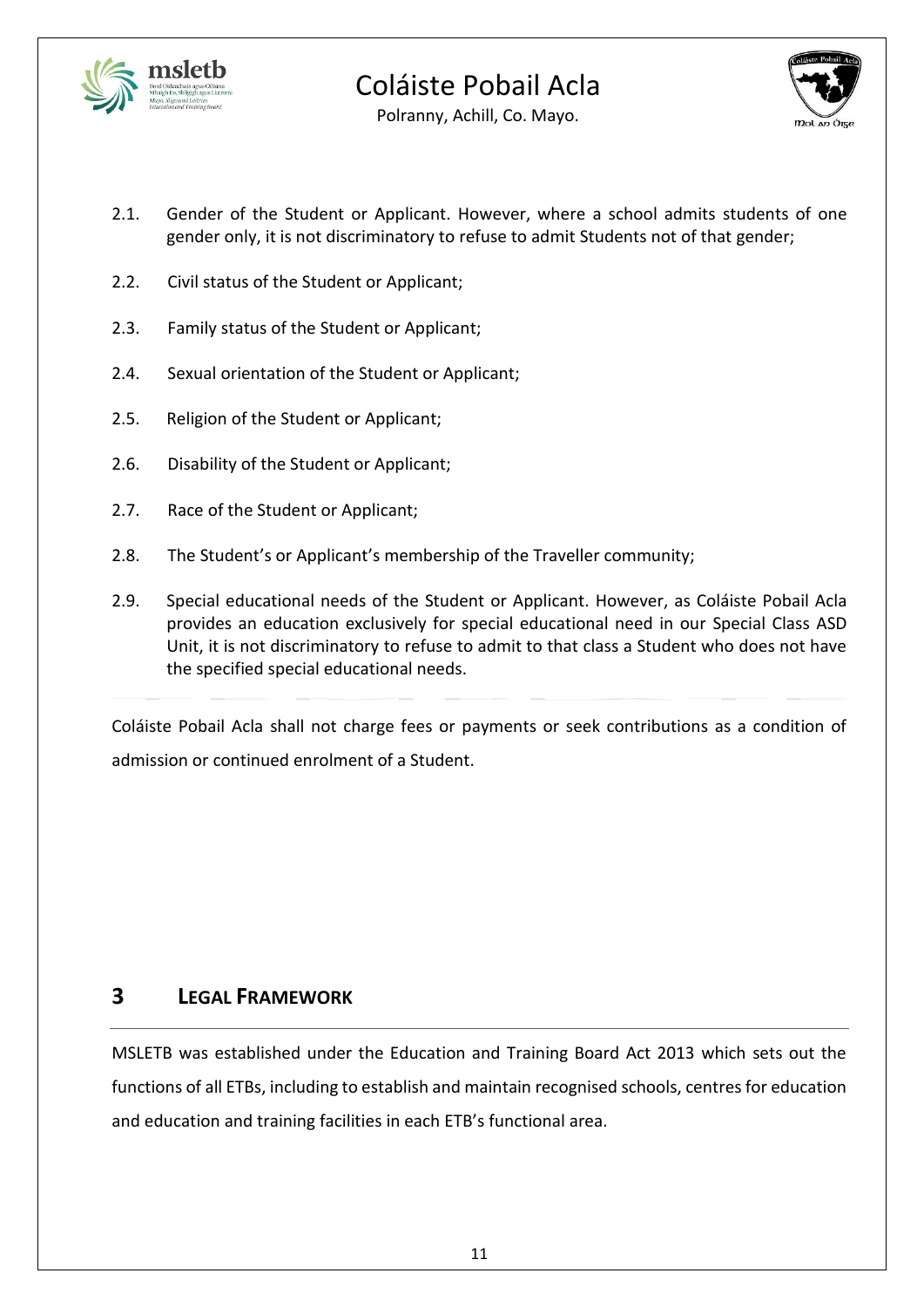



Polranny, Achill, Co. Mayo.

The board of management of Coláiste Pobail Acla is a committee established under section 44 of the Education and Training Board Act 2013 and also constitutes a board of management within the meaning of the Education Act 1998.

The Education (Admission to Schools) Act 2018 and the Education (Welfare) Act 2000 place a duty on all recognised schools to prepare and publish an Admission Policy.

The Education Act, 1998 provides for an appeal process in the event of a refusal to enrol. The appeal process is set out in section 5.3 in respect of applications made to the First-Year Group and in section 6.3 in respect of applications made to all years other than the First-Year Group.

It is important to understand that our school does not provide '*religious instruction'* and therefore the legal requirement to advise of the option to opt-out of religious instruction does not arise in this school. There is an important distinction between *'religious instruction'* and '*religious education'*:

*Religious instruction* is a term used in Ireland to indicate instruction in accordance with the rites, practices and teachings of a **particular** religion or denomination for pupils of that religious tradition.

*Religious education* is open to all pupils regardless of their commitment to any particular religion or worldview. It seeks to contribute to the spiritual and moral development of all students equally.

As ETB schools are 'multi-denominational', Coláiste Pobail Acla supports the provision of *religious education* that caters for all students regardless of their religious or non-religious beliefs.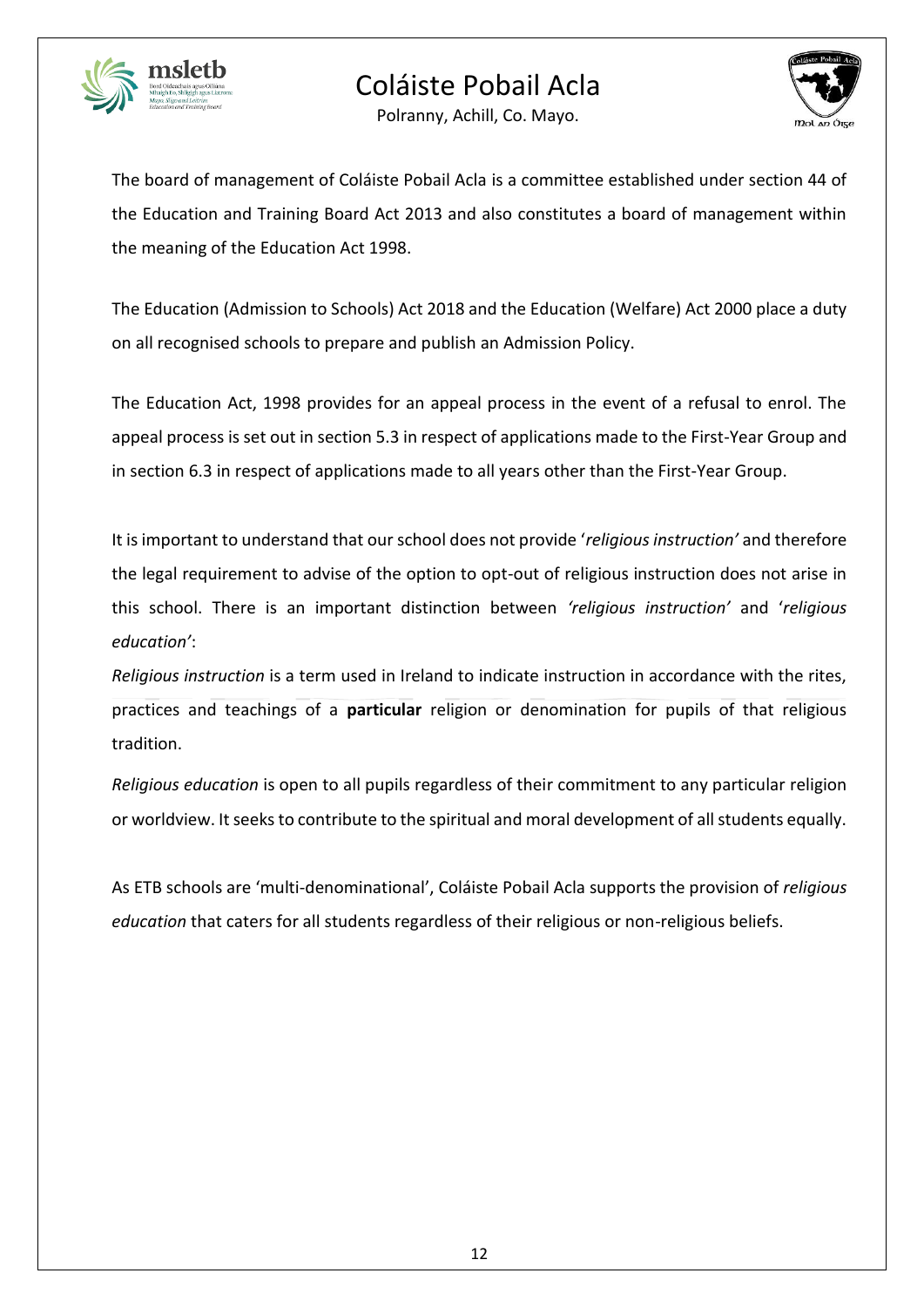

Polranny, Achill, Co. Mayo.



## **4 GENERAL ADMISSION PROVISIONS**

A decision on an application for admission shall be based on:

- the implementation of this Admission Policy,
- the annual Admission Notice of the school, and the
- information provided by the Applicant in the application for admission.

If, prior to the commencement of section 62 of the Education Act 1998 by the Education (Admission to Schools) Act 2018 on the 1<sup>st</sup> February 2020, Coláiste Pobail had confirmed, in writing, that an Applicant had been placed on a list relating to the allocation of school places for entrance before the 1<sup>st</sup> February 2025, then this confirmation is still valid and the Applicant will be offered that place.

In processing an application Coláiste Pobail Acla **shall not consider**:

- 4.1 The payment of fees or contributions to the school;
- 4.2 A Student's academic ability, skills or aptitude; unless:
	- it is necessary to ascertain whether or not the Student has the category of special educational needs concerned for admission to a school approved by the Minister of Education and Skills providing education exclusively to Students with a specified category of special educational needs or a special class;
- 4.3 The occupation, financial status, academic ability, skills or aptitude of a Student's Parent(s);
- 4.4 A requirement that a Student or his or her Parent(s), attend an interview, open day or other meeting as a condition of admission;
- 4.5 A Student's connection to the school due to a member of his or her family attending or having previously attended the school.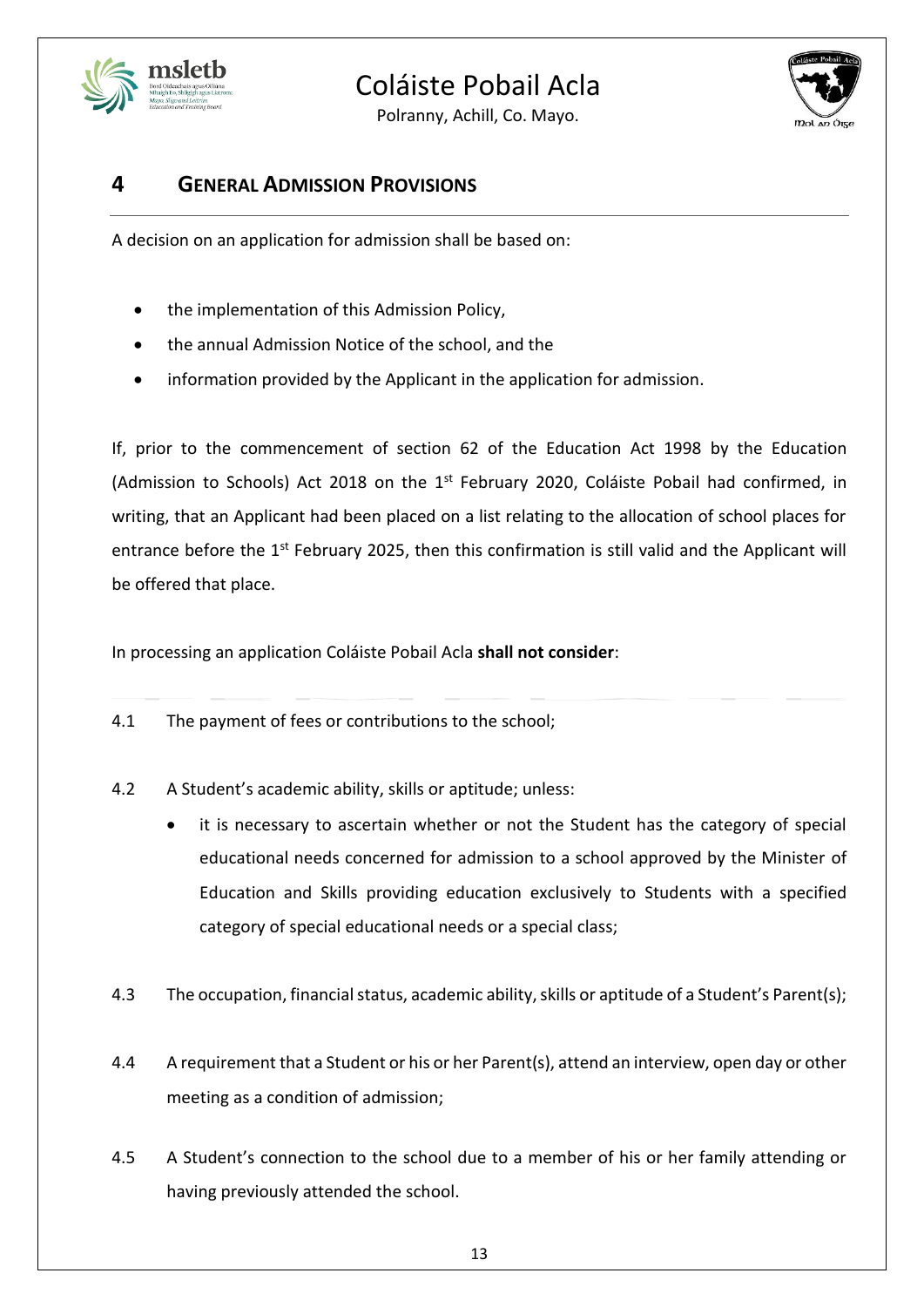



Polranny, Achill, Co. Mayo.

4.6 The date and time on which an application for admission was received by the school as long as it is received during the period specified for receiving applications set out in the annual Admission Notice for that academic year.

Coláiste Pobail Acla **will consider** the offer of a place to every Student seeking admission to the school, **unless the following applies**:

- 4.7 The Parent fails to confirm in writing that s/he accepts the Student Code of Behaviour and he/she shall make all reasonable efforts to ensure compliance with such code by the Student;
- 4.8 The Student seeking admission to a Special Class in the school does not have the category of special educational needs specified by the Minister of Education and Skills in respect of that class.

Where Coláiste Pobail Acla considers an application, each Student shall receive a place, unless the school is oversubscribed, in which case, selection criteria will be applied to each application.

Section 5 of this Policy addresses the selection criteria and other matters related to the admission provisions for the First-Year Group.

Section 6 of this Policy addresses the selection criteria and other matters related to the admission provisions for all year groups other than First-Year.

Section 7 of this Policy addresses the selection criteria and other matters related to the admission provisions for the Special Class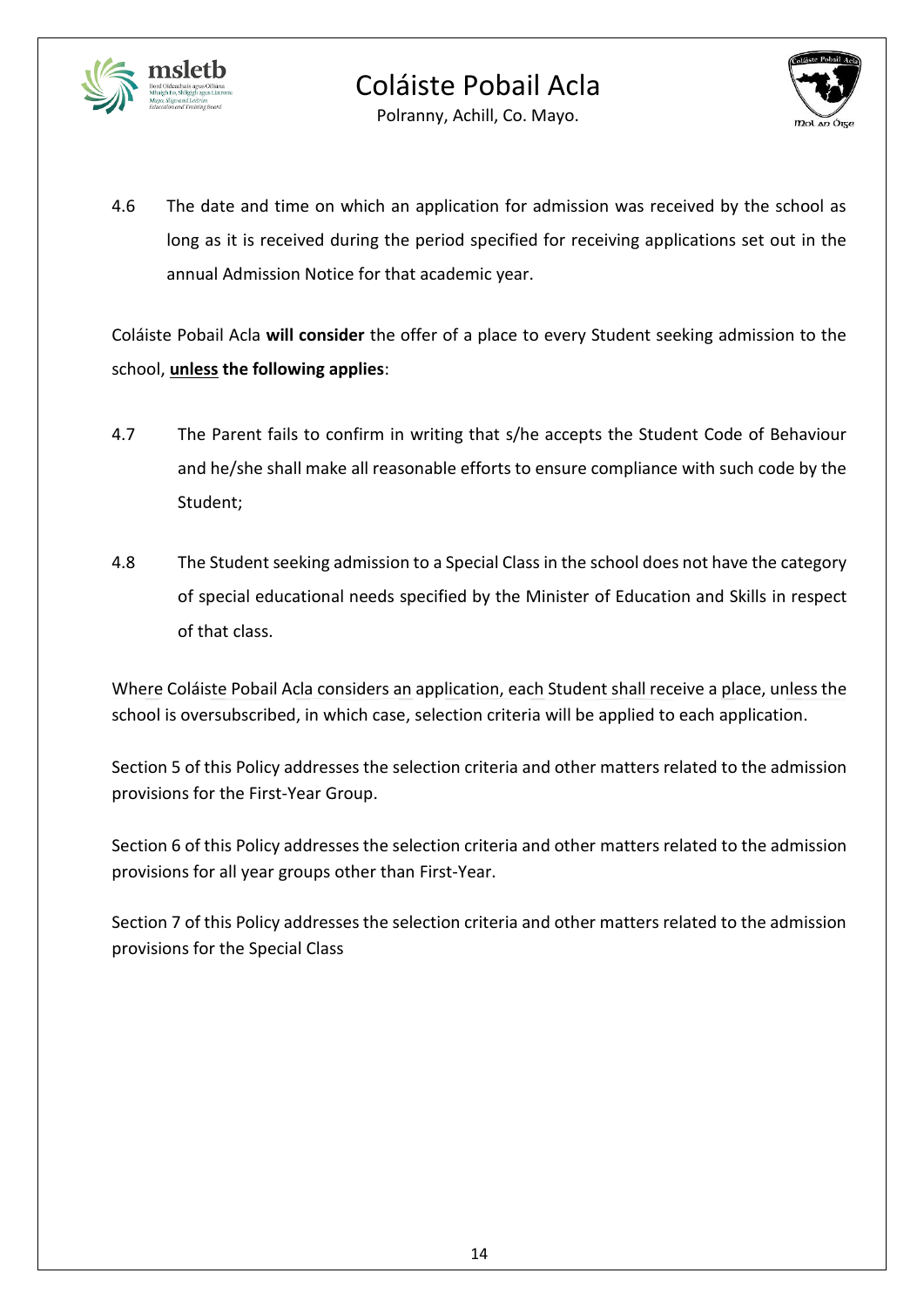

Polranny, Achill, Co. Mayo.



# **PART B**

# *Information for Specific Categories of Applicants*

- *5. Application to the First-Year Group*
- *6. Application to All Year Groups Other Than First-Year*
- *7. Application to the Special Class*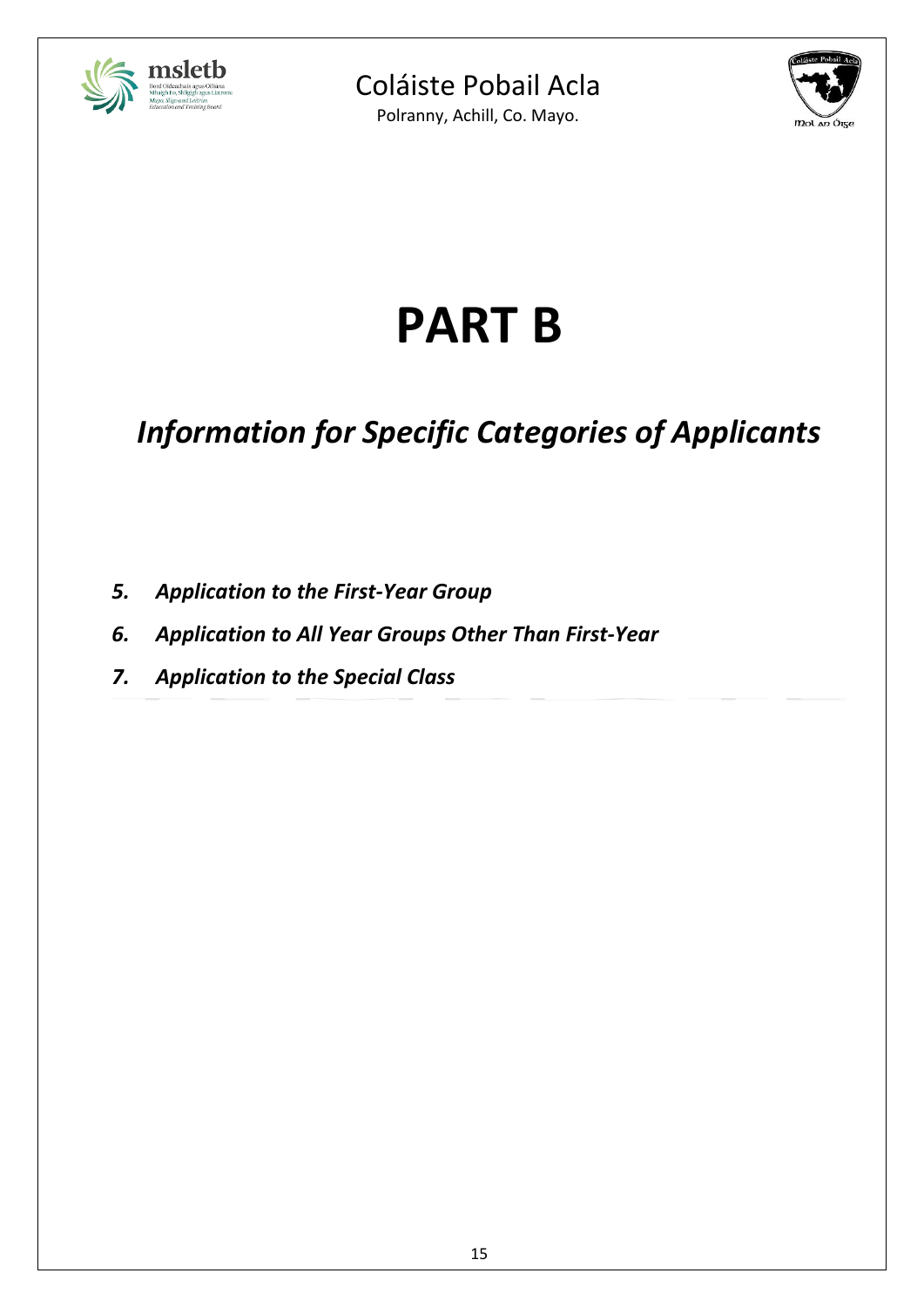

Polranny, Achill, Co. Mayo.



# **SECTION 5**

# **APPLICATION TO THE FIRST-YEAR**

**GROUP**

## **5 APPLICATION TO THE FIRST-YEAR GROUP**

#### **5.1 Admission Provisions (First-Year Group)**

- 5.1.1. Oversubscription
- 5.1.2. Selection criteria in order of priority
- 5.1.3. Late Applications
- 5.1.4. Second/third-round offers of a place
- 5.1.5. Acceptance of a place
- 5.1.6. Refusal
- 5.1.7. Withdrawal of an offer
- 5.1.8. Appeals

#### **5.2 Appeals**

- 5.3.1. Appeal where refusal was due to oversubscription
- 5.3.2. Appeal where refusal was for a reason other than oversubscription
- 5.3.3. Basis for appeal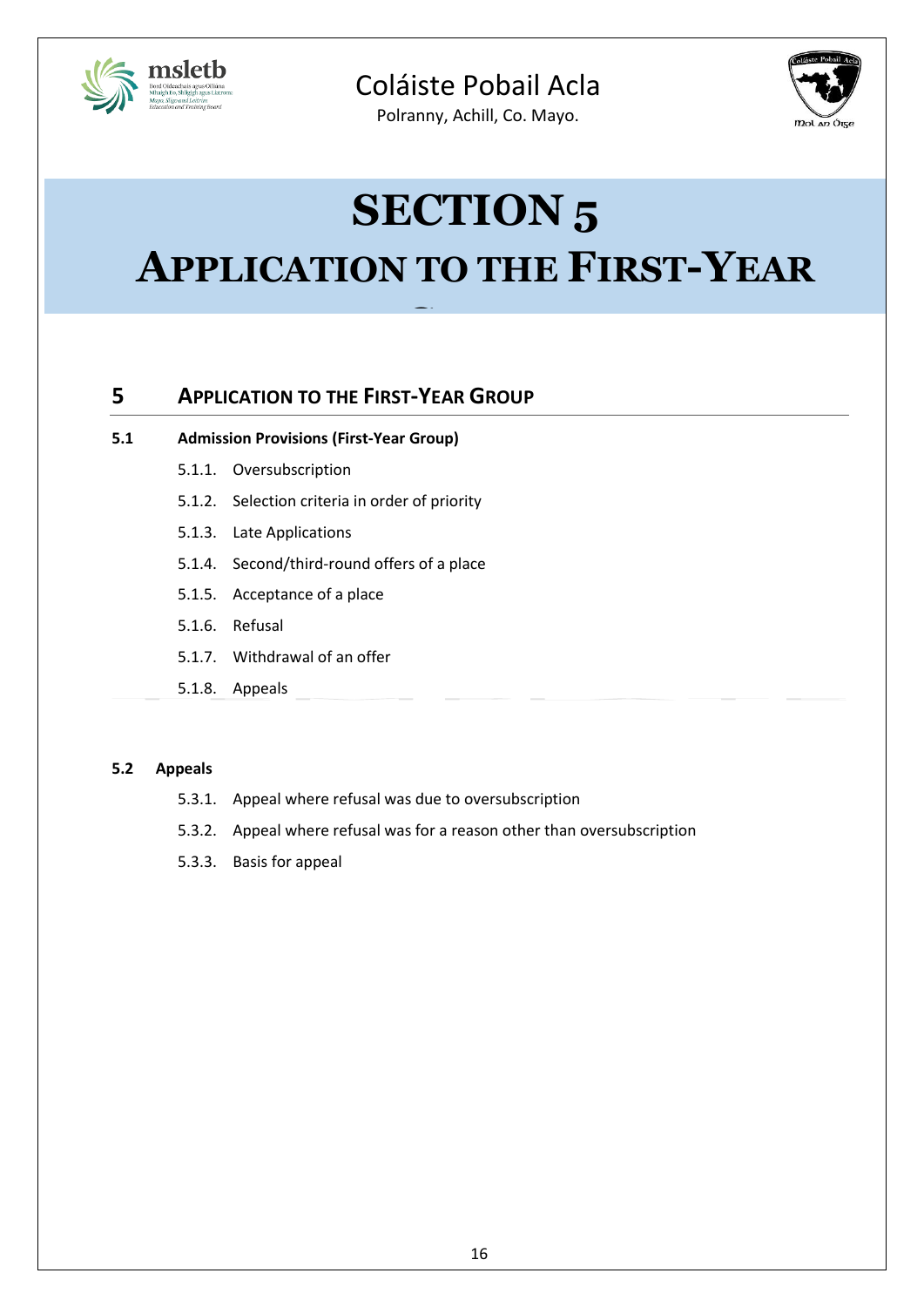

Polranny, Achill, Co. Mayo.



## **5.1 ADMISSION PROVISIONS (FIRST YEAR GROUP)**

Where Coláiste Pobail Acla is not oversubscribed, all Students will be offered a school place, subject to sections 4.7,and 4.8.

A Student applying for the First Year Group but seeking admission to the Special Class should see section 7 of this Admission Policy. If the student is also applying for a place in the mainstream First-Year Group in the event of an unsuccessful application to the Special Class, this section 5 is also applicable.

## **5.1.1 Oversubscription**

When the number of applications exceeds the number of places available, the published selection criteria as set out at section 5.1.2 below will apply and a waiting list shall be compiled which shall remain valid only for the school year in respect of which the applications are made. Where Coláiste Pobail Acla is in a position to offer further school places that become available for and during that academic year, places will be offered in accordance with the order of priority in which Students have been placed on the waiting list.

For the avoidance of doubt, if a Student does not receive a place in the school for a given academic year, but s/he wishes to be considered for admission to the same year group in the following academic year, a new application must be made on behalf of that Student during the dates specified by the school as being the period when it will accept applications to all year groups other than First-Year.

Where an application is made on behalf of a student for both the Special Class and a mainstream year group, and his/her application for one but not both is successful, s/he will remain in the same position on the waiting list for the group to which s/he was not successful, regardless of whether the Applicant accepts the place in the group to which the student was successful.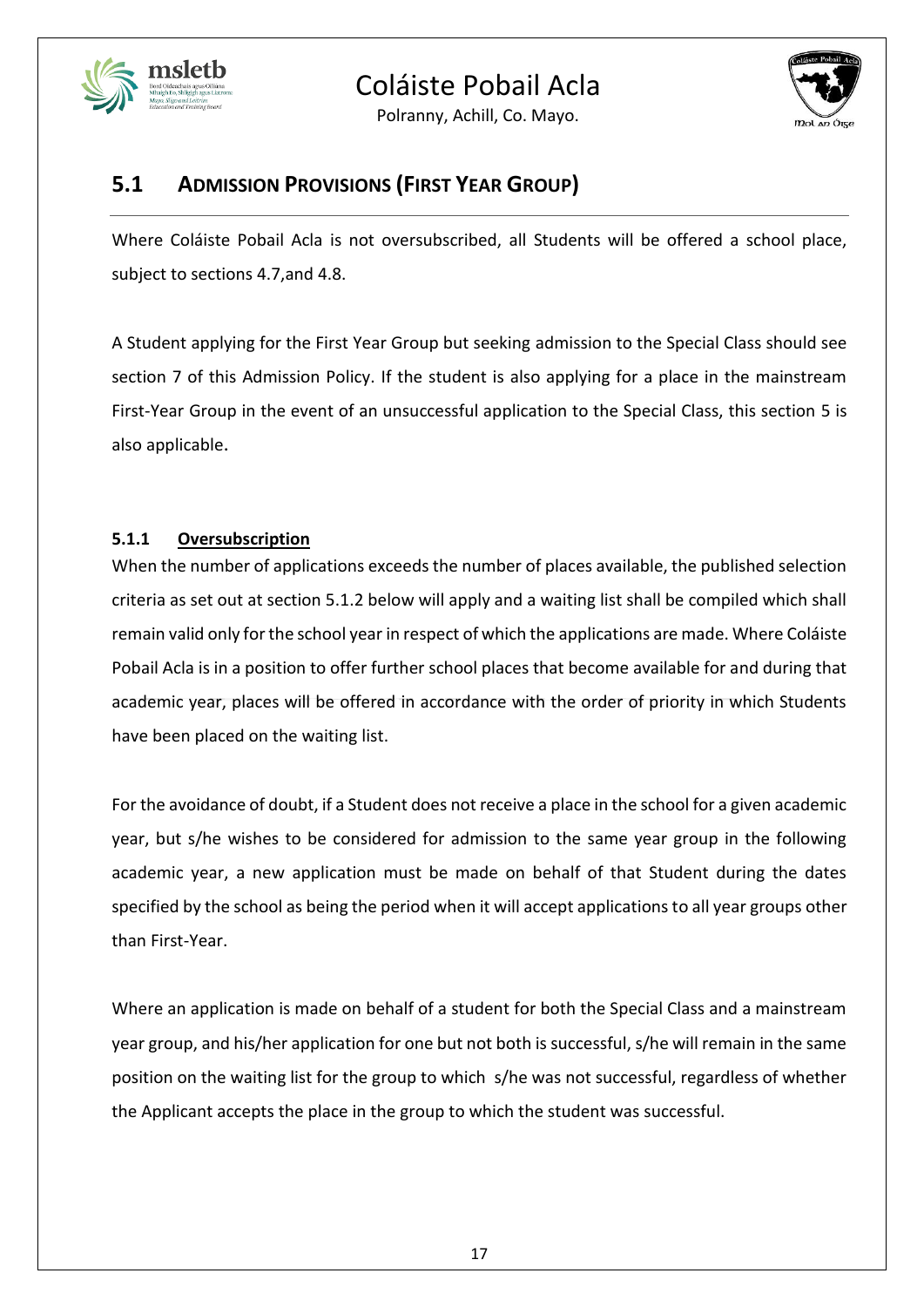



Polranny, Achill, Co. Mayo.

Where the school is oversubscribed, any selection criteria that are not included in this Admission Policy shall not be considered in determining whether or not a Student is admitted to the school.

## **5.1.2 Selection criteria**

Coláiste Pobail Acla will apply the following criteria for admission to the First-Year Group:

- 5.1.2.1 If the Student attends one of our Feeder Schools;
- 5.1.2.2 If the Student resides in the Catchment Area;

See section 7 for selection criteria applicable to admission to special class.

## **5.1.3 Selection process**

Coláiste Pobail Acla will apply the selection process as follows:

Applications are considered against the published selection criteria. Places will be offered in the first instance to those who meet the first criterion. Subsequently, where the school still has places available, the remaining Applicants are considered in light of the second criterion and those Applicants who meet this criterion will be offered a place within the school. This process is continuously carried out until all available places have been offered and accepted.

Where two or more applications are tied in the foregoing selection process, Coláiste Pobail Acla will apply a random lottery to assign any available places in the school, or on the waiting list, to those applications.

N.B. The number of places available in a year group is subject to reduction in the event that a placement(s) in the Special Class is/are given to Student(s) from that year group, i.e. the selection process for the Special Class will be completed before the selection process for the mainstream year group and the number of Students who are offered a place in the Special Class will be the number by which the places in the relevant mainstream year group(s) are reduced.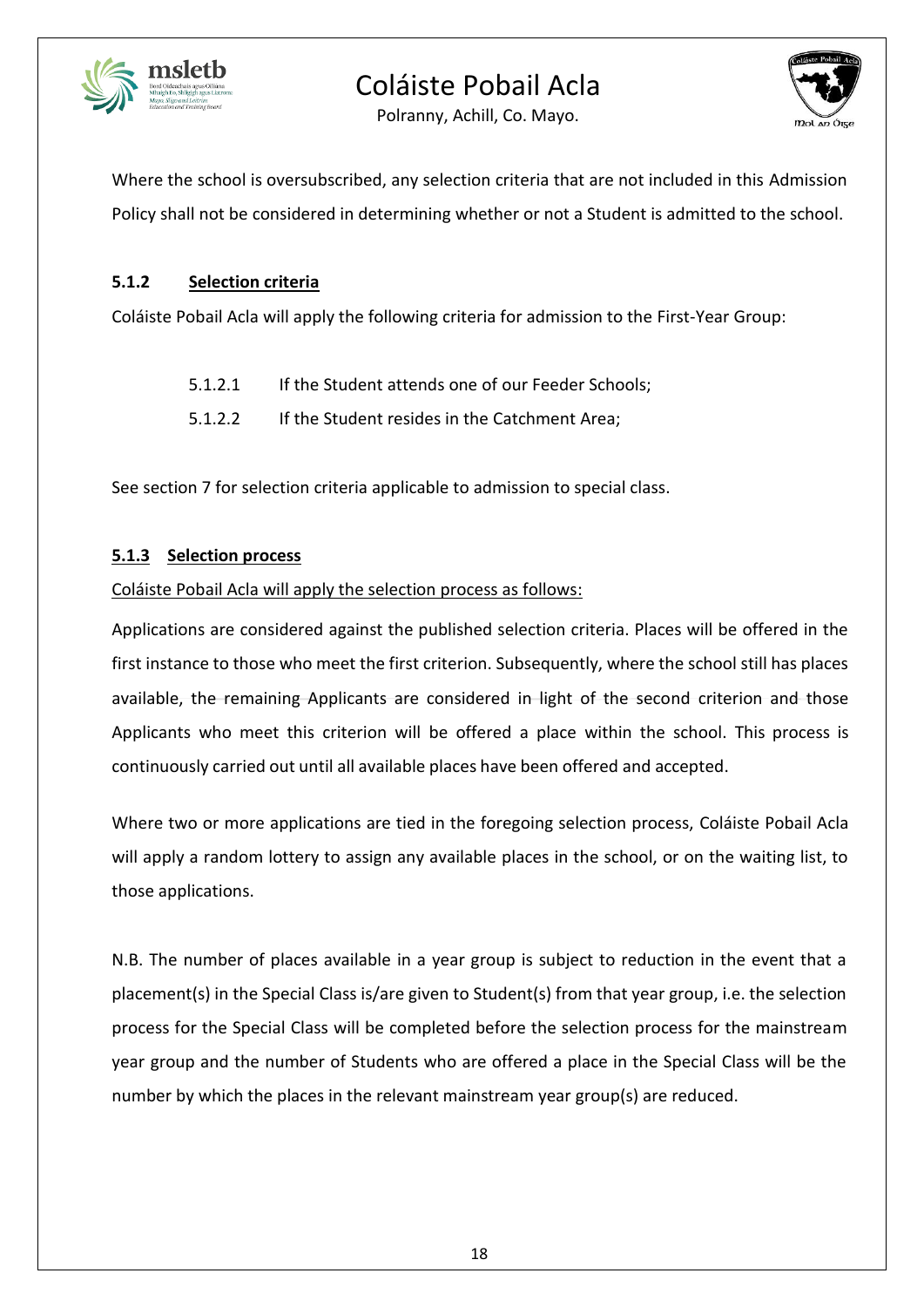

Polranny, Achill, Co. Mayo.



## **5.1.4 Late Applications**

An application received by Coláiste Pobail Acla after the closing date published by the school, and set out in the Admission Notice, is considered a late application for the purposes of this Admission Policy.

Where Coláiste Pobail Acla is oversubscribed and receives a late application for admission, that application will receive a place on the waiting list beneath Applicants whose applications were received by the school before the closing date for applications. Such late applications will be placed on the waiting list in accordance with the date and time they were received by the school subject to sections 4.7 and 4.8..

Where Coláiste Pobail Acla is not oversubscribed and it receives a late application, the Student seeking admission will receive an offer of a place within the school, subject to sections 4.7, and 4.8 and the same process as applies to Applicants whose applications were received before the closing date will be applied *i.e.* an Acceptance Form will be issued to the Applicant for completion and return to the school within 2 weeks of issue*.*

### **5.1.3 Second/third-round offers of a place**

Where a Student is in receipt of an offer of a place within Coláiste Pobail Acla but does not accept the offer, or the school withdraws the offer in line with the relevant provisions of this Policy, the place will be offered to the next Student on the waiting list in a second-round of offers. This process will continue throughout third and fourth rounds *etc.* until all places within the school have been filled.

### **5.1.4 Acceptance of a place**

If the Student in respect of whom the application is made is offered a place, the Applicant will be issued with an Acceptance Form by the school.

The Applicant shall indicate acceptance of an offer by fully completing and returning the Acceptance Form by the date set out in the School's Admission Notice, or within 2 weeks of issuing by the school if it is a late application or if it is a second/third-round offer. This includes indicating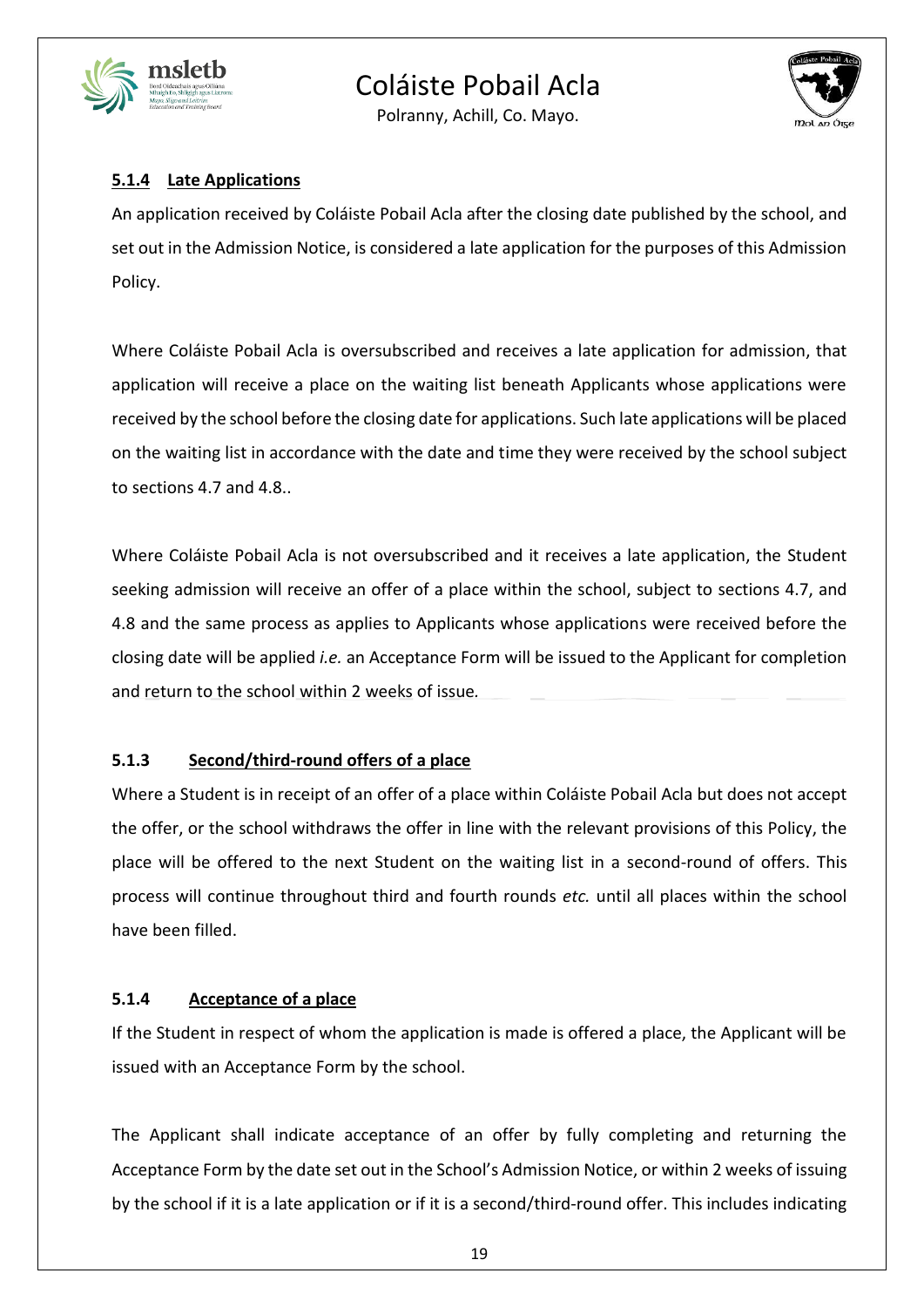



Polranny, Achill, Co. Mayo.

whether or not s/he has applied for and is awaiting confirmation of an offer of admission from another school.

Failure to fully complete and return the Acceptance Form to the school by the date set out in the School's Admission Notice, or within 2 weeks of issuing by the school if it is a late application or if it is a second/third-round offer, may result in withdrawal of an offer, in line with the grounds for withdrawal of an offer, as set out below.

### **5.1.5 Refusal**

Where a Student in respect of whom an application is being sought has not been offered a school place, the Applicant will be provided in writing with:

- 5.1.6.1. The reasons that the Student was not a offered a place in Coláiste Pobail Acla;
- 5.1.6.2. Details of the Student's ranking against the published selection criteria, if the year-group to which the Applicant is applying is oversubscribed;
- 5.1.6.3. Details of the Student's place on the waiting list, if applicable; and
- 5.1.6.4. Details of the Applicant's right to appeal the decision.

In addition to the conditions for consideration of an application as set out at 4.7, 4.8an offer of admission may not be made where:

> 5.1.6.5. The information contained in the application is false or misleading in a material respect.

### **5.1.6 Withdrawal of an offer**

An offer of admission may be withdrawn where:

5.1.7.1. The information contained in the application is false or misleading in a material respect, or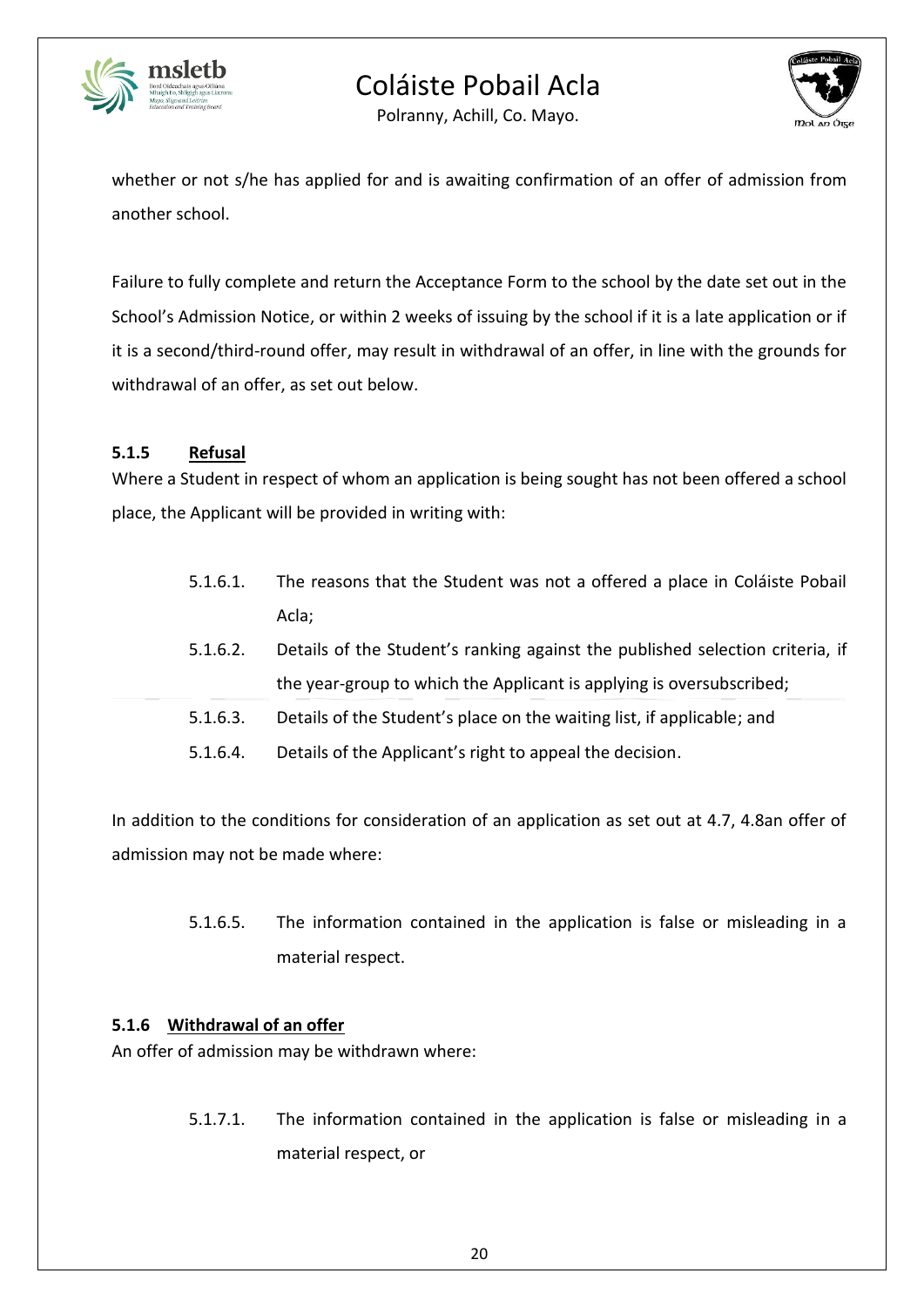



Polranny, Achill, Co. Mayo.

- 5.1.7.2. The Applicant fails to confirm acceptance of an offer of admission on or before the date set out in the annual Admission Notice of the school for the academic year for which s/he is applying, or in the case of a late application, or second/third-round offer, within 2 weeks, or
- 5.1.7.3. An Applicant has not indicated:
	- (i) whether or not s/he has applied for and is awaiting confirmation of an offer from another school(s) and if so, the details of the school(s); and
	- (ii) whether or not or s/he has accepted an offer of admission from another school(s) and if so, the details of the offer(s).

If an offer of a place is withdrawn by the school, the Student on whose behalf the application was made shall lose his/her place on the admission list or waiting list for that academic year and any subsequent applications for the same academic year on behalf of that Student shall be treated as a late application in line with section 5.1.4 above.

## **5.1.7 Appeals**

For information relating to an Applicant's right to appeal a decision of Coláiste Pobail Acla regarding admission to the First-Year Group, see section 5.3.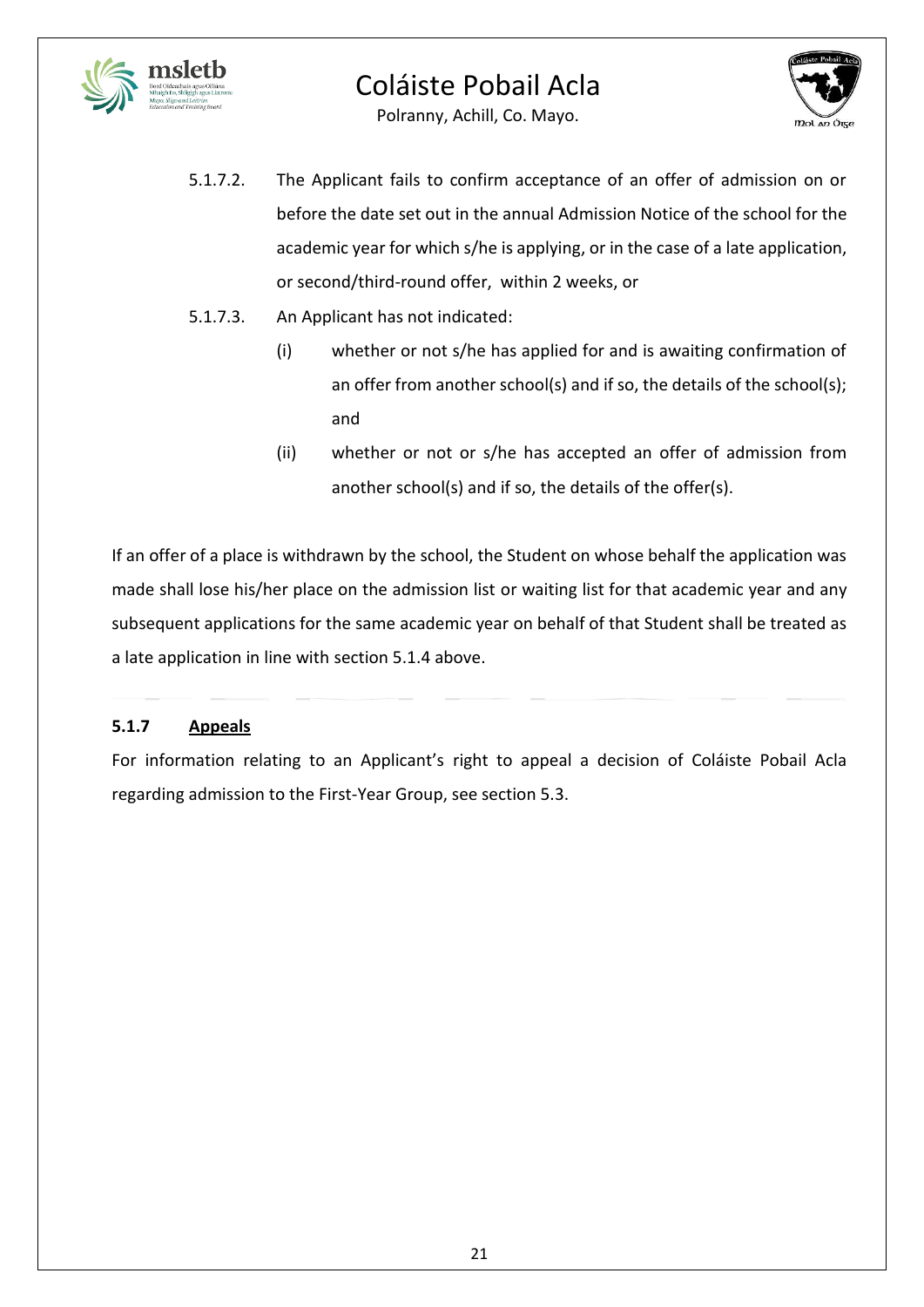

Polranny, Achill, Co. Mayo.



## **5.2. APPEALS**

### **5.2.1. Appeal where refusal was due to oversubscription:**

An Applicant who was refused admission because the school is oversubscribed and who wishes to appeal this decision must submit his/her appeal in writing, via a Section 29 Appeal Application Form, available from the school office, for it to be reviewed by the Board of Management of Coláiste Pobail Acla, Polranny, Achill, Co. Mayo. Phone number 098-45139 email: [info@cpacla.ie.](mailto:info@cpacla.ie) Such an appeal must be brought within fourteen calendar days of receipt by the Applicant of the school's decision to refuse to admit. However, if a different time period for the bringing of such an appeal is specified by the Minister for Education and Skills after the publication of this Policy, same shall apply instead.

If an Applicant is not satisfied with the decision of the board of management, or the board of management is not in a position to review the decision to refuse admission, the Applicant may apply to bring an appeal to an appeals committee established by the Minister for Education and Skills under section 29A of the Education Act 1998.

### **5.2.2. Appeal where refusal was for a reason other than oversubscription:**

An Applicant who was refused admission to Coláiste Pobail Acla for a reason other than the school being oversubscribed and who wishes to appeal this decision may choose to put his/her appeal in writing, via a Section 29 Appeal Application Form, available from the school office, for it to be reviewed by the Board of Management of Coláiste Pobail Acla. Such an appeal must be brought within fourteen calendar days of receipt by the Applicant of the school's decision to refuse to admit. However, if a different time period for the bringing of such an appeal is specified by the Minister for Education and Skills after the publication of this policy, same shall apply instead.

Alternatively, s/he may choose to apply to bring an appeal to an appeals committee established by the Minister for Education and Skills under section 29A of the Education Act 1998.

If an Applicant who chooses to appeal to the board of management is not satisfied with the decision of the board of management, the Applicant may also apply to bring an appeal to an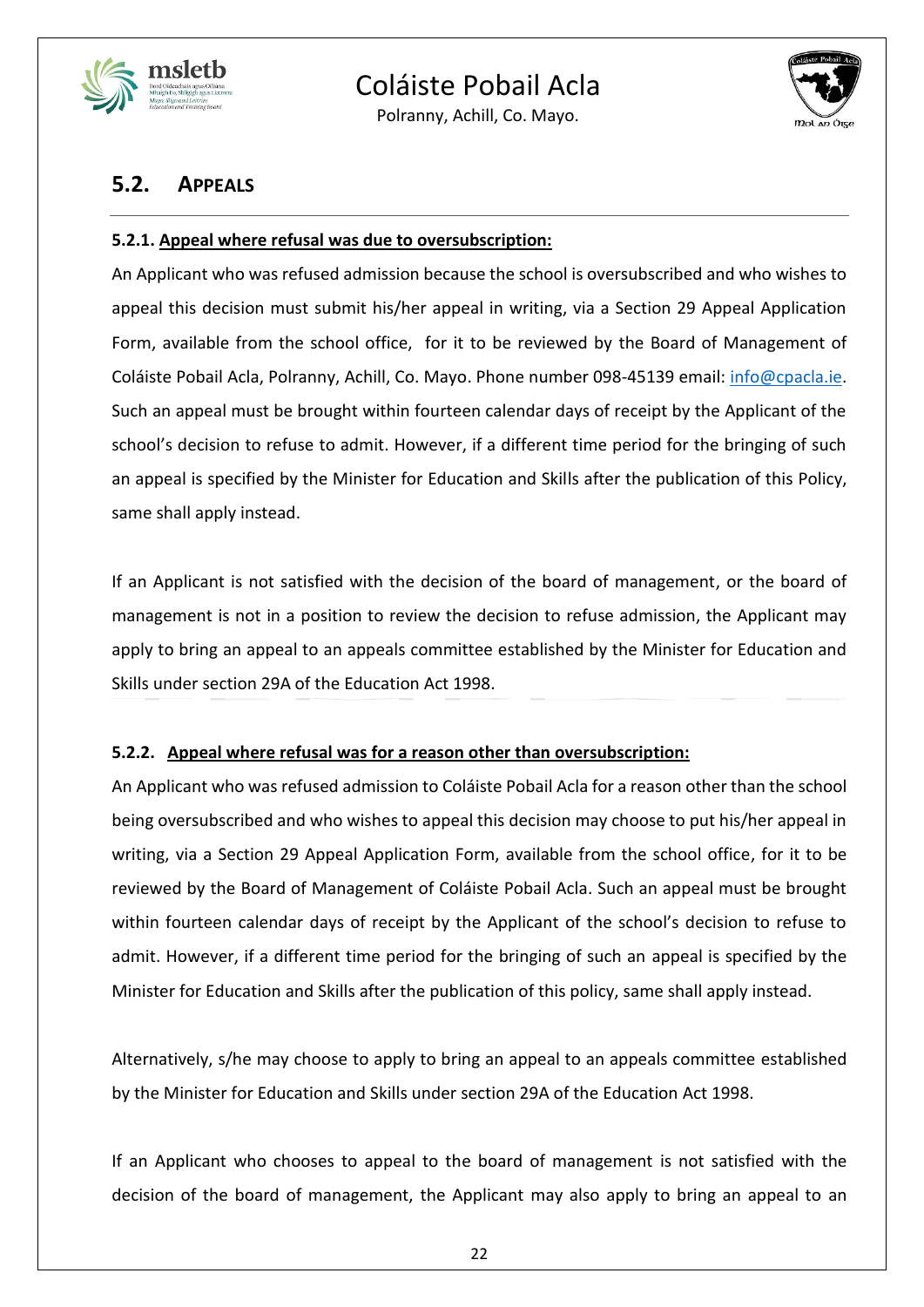



Polranny, Achill, Co. Mayo.

appeals committee established by the Minister for Education and Skills under section 29A of the Education Act 1998.

## **5.2.3. Basis for appeal:**

As required by section 29C(2) of the Education Act 1998, an application to appeal must be based on the implementation of this Admission Policy, the content of the school's Admission Notice and also set out the grounds of the request to appeal the decision.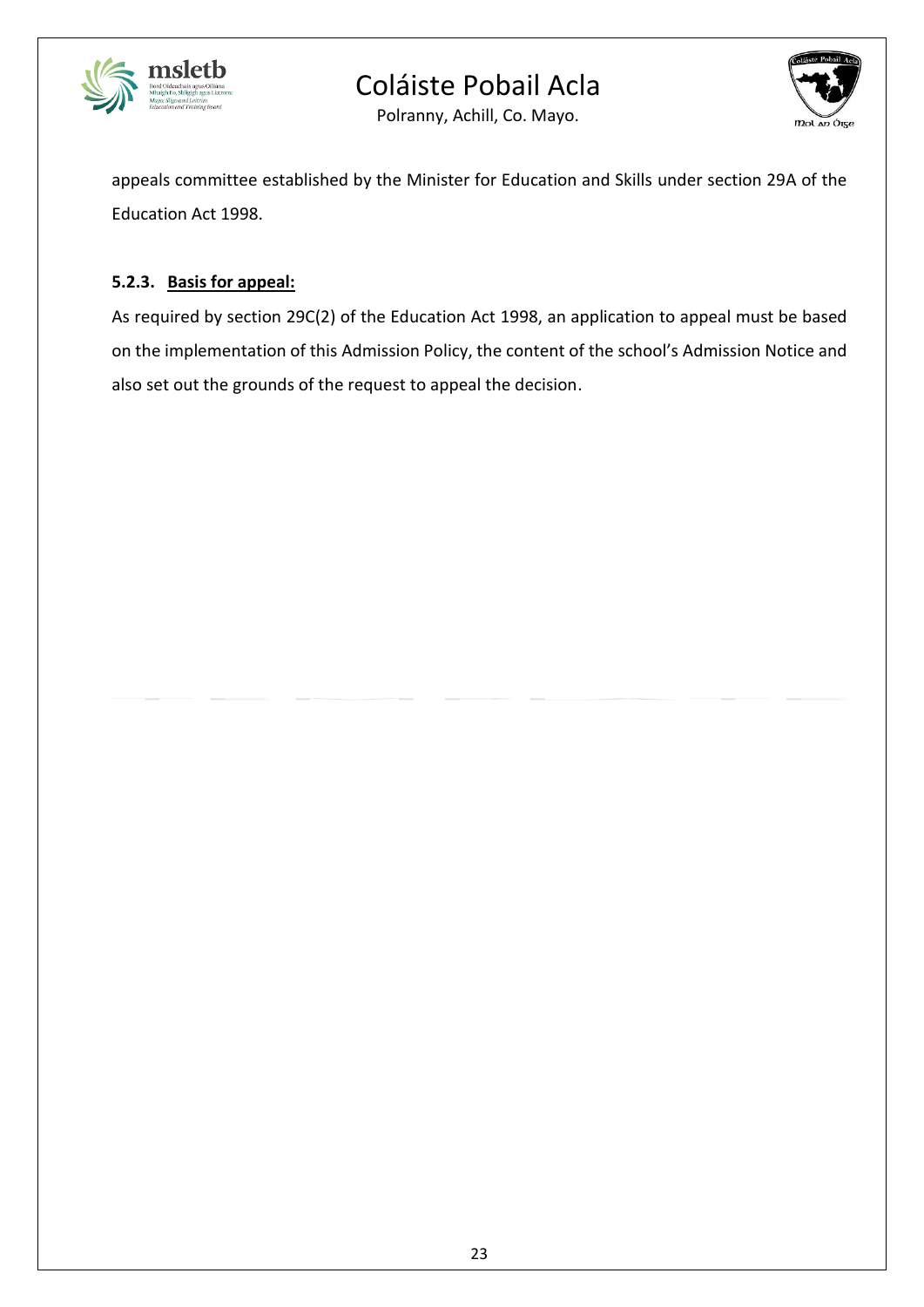

Polranny, Achill, Co. Mayo.



# **SECTION 6**

# **APPLICATION TO ALL YEAR GROUPS OTHER THAN FIRST-YEAR**

## **6 APPLICATION TO ALL YEAR GROUPS OTHER THAN FIRST-YEAR**

### **6.1 Admission Provisions (other than First-Year)**

- 6.1.1. Oversubscription
- 6.1.2. Selection criteria in order of priority
- 6.1.3. Late Applications
- 6.1.4. Second/third-round offers of a place
- 6.1.5. Acceptance of a place
- 6.1.6. Refusal
- 6.1.7. Withdrawal of an offer
- 6.1.8. Appeals

#### **6.2 Appeals**

- 6.2.1. Appeal where refusal was due to oversubscription
- 6.2.2. Appeal where refusal was for a reason other than oversubscription
- 6.2.3. Basis for appeal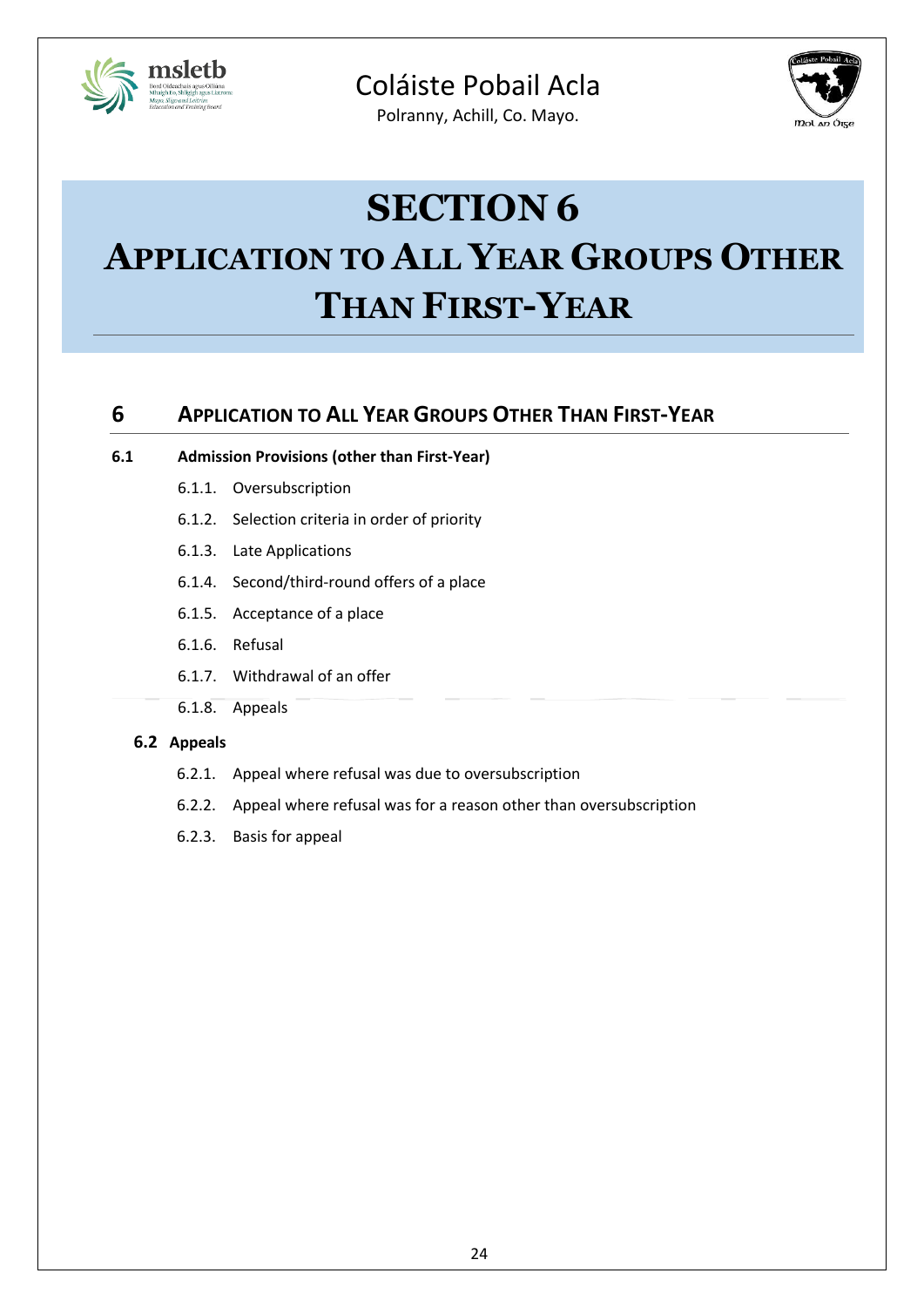





## **6.1 ADMISSION PROVISIONS (OTHER THAN FIRST-YEAR)**

Where Coláiste Pobail Acla is not oversubscribed, all Students will be offered a school place, subject to sections 4.7, 4.8.

A Student applying for admission to a year-group other than First-Year but seeking admission to the Special Class should see section 7 of this Admission Policy. If the student is also applying for a place in the mainstream year group other than First-Year in the event of an unsuccessful application to the Special Class, this section 6 is also applicable.

## **6.1.1 Oversubscription**

When the number of applications exceeds the number of places available, the published selection criteria as set out at section 6.1.2 below will apply and a waiting list shall be compiled which shall remain valid only for the school year in respect of which the applications are made. Where Coláiste Pobail Acla is in a position to offer further school places that become available for and during that academic year, places will be offered in accordance with the order of priority in which Students have been placed on the waiting list.

For the avoidance of doubt, if a Student does not receive a place in the school for a given academic year, but s/he wishes to be considered for admission to the same year group in the following academic year, a new application must be made on behalf of that Student during the dates specified by the school as being the period when it will accept applications to all years other than the First Year Group.

Where an application is made on behalf of a student for both the Special Class and a mainstream year group, and his/her application for one but not both is successful, s/he will remain in the same position on the waiting list for the group to which s/he was not successful, regardless of whether the Applicant accepts the place in the group to which the student was successful.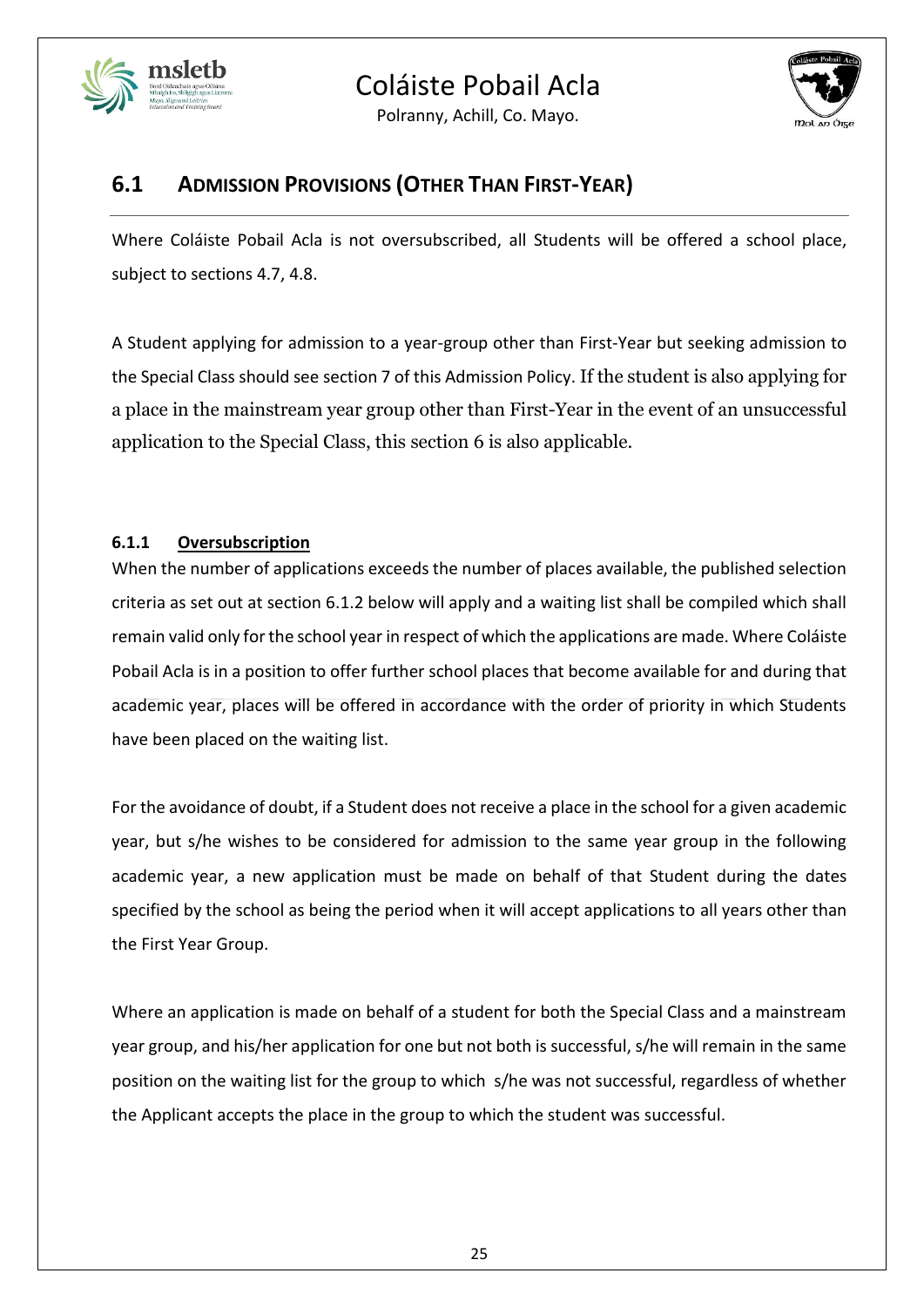

Polranny, Achill, Co. Mayo.



Where the school is oversubscribed, any selection criteria that are not included in this Admission Policy shall not be considered in determining whether or not a Student is admitted to the school.

Where the Transition Year Programme or Leaving Certificate Applied (LCA) in Coláiste Pobail Acla is oversubscribed, a Student applying for admission to such programmes in the relevant year group, will subject to this policy, be placed on a waiting list compiled (annually) by the school. This will contain the names of students enrolled in the school who have been placed on an internal waiting list for this programme.

### **6.1.2 Selection Criteria**

Coláiste Pobail Acla will apply the following criteria for admission to a year-group other than First-Year:

6.1.2.1. If the Student resides in the catchment area

6.1.2.2. If the Student attended one of our Feeder Schools.

See section 7 for selection criteria applicable to admission to the Special Class. Any selection criteria that are not included in this Admission Policy shall not be considered in determining whether or not an Applicant is admitted.

## **6.1.3. Selection Process**

## Coláiste Pobail Acla will apply the selection process as follows:

Applications are considered against the published selection criteria. Places will be offered in the first instance to those who meet the first criterion. Subsequently, where the school still has places available, the remaining Applicants are considered in light of the second criterion and those Applicants who meet this criterion will be offered a place within the school. This process is continuously carried out until all available places have been offered and accepted.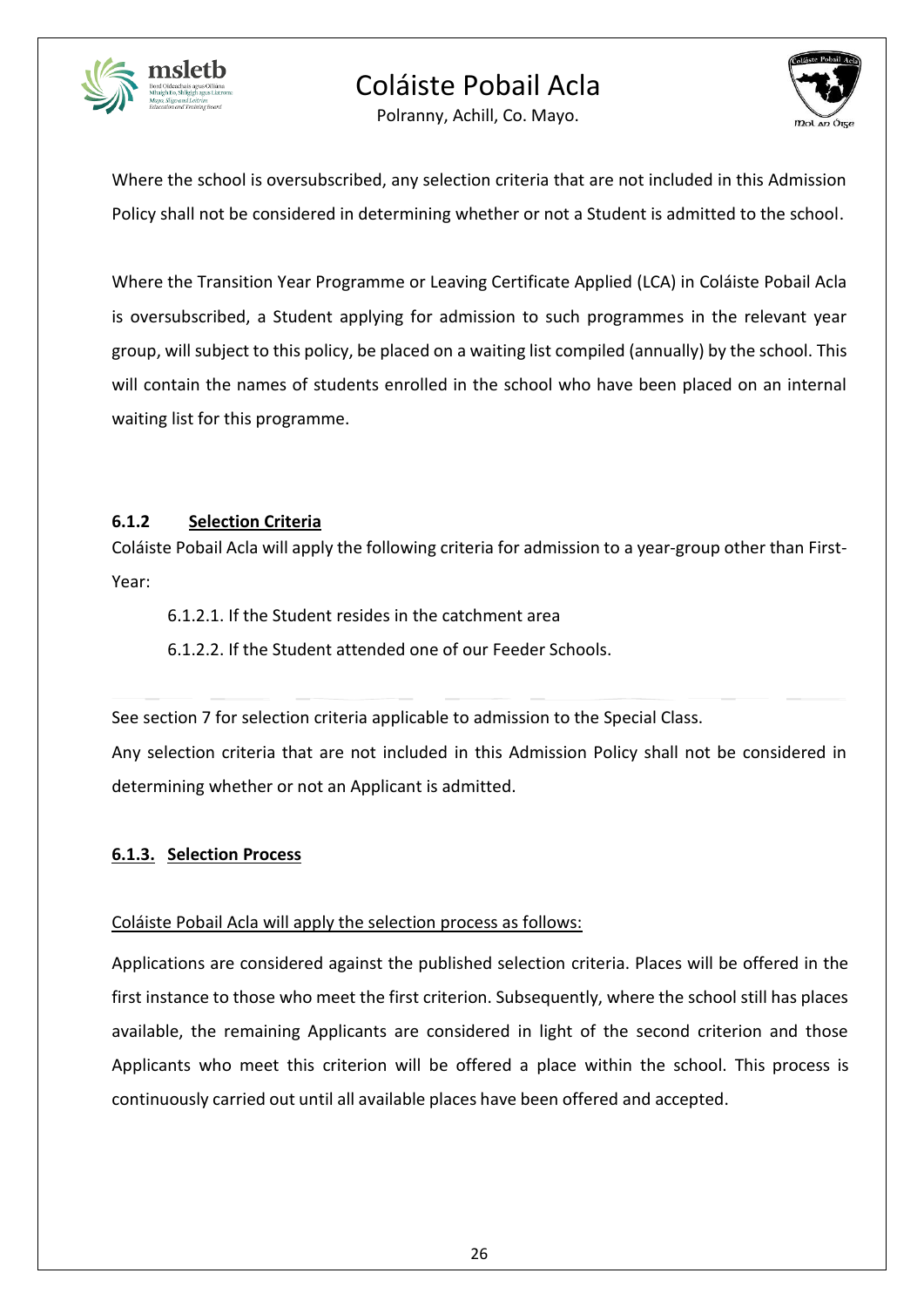



Polranny, Achill, Co. Mayo.

Where two or more applications are tied in the foregoing selection process, Coláiste Pobail Acla will apply a random lottery to assign any available places in the school, or on the waiting list, to those applications.

N.B. The number of places available in a year group is subject to reduction in the event that a placement(s) in the Special Class is/are given to Student(s) from that year group, i.e. the selection process for the Special Class will be completed before the selection process for the mainstream year group and the number of Students who are offered a place in the Special Class will be the number by which the places in the relevant mainstream year group(s) are reduced.

## **6.1.4 Late Applications:**

An application received by Coláiste Pobail Acla after the closing date published by Coláiste Pobail Acla, and set out in the Admission Notice, is considered a late application for the purposes of this Admission Policy.

Where Coláiste Pobail Acla is oversubscribed and receives a late application for admission, that application will receive a place on the waiting list beneath Applicants whose applications were received by the school before the closing date for applications. Such late applications will be placed on the waiting list in accordance with the date and time they were received by the school subject to sections 4.7 and 4.8.

Where Coláiste Pobail Acla is not oversubscribed and it receives a late application, the Student seeking admission will receive an offer of a place within Coláiste Pobail Acla, subject to sections 4.7, 4.8 and the same process as applies to Applicants whose applications were received before the closing date will be applied *i.e.* an Acceptance Form will be issued to the Applicant for completion and return to the school within 2 weeks of issue*.* 

## **6.1.5. Second/third-round offers of a place**

Where a Student is in receipt of an offer of a place within Coláiste Pobail Acla but does not accept the offer, or the school withdraws the offer in line with the relevant provisions of this Policy, the place will be offered to the next Student on the waiting list in a second-round of offers. This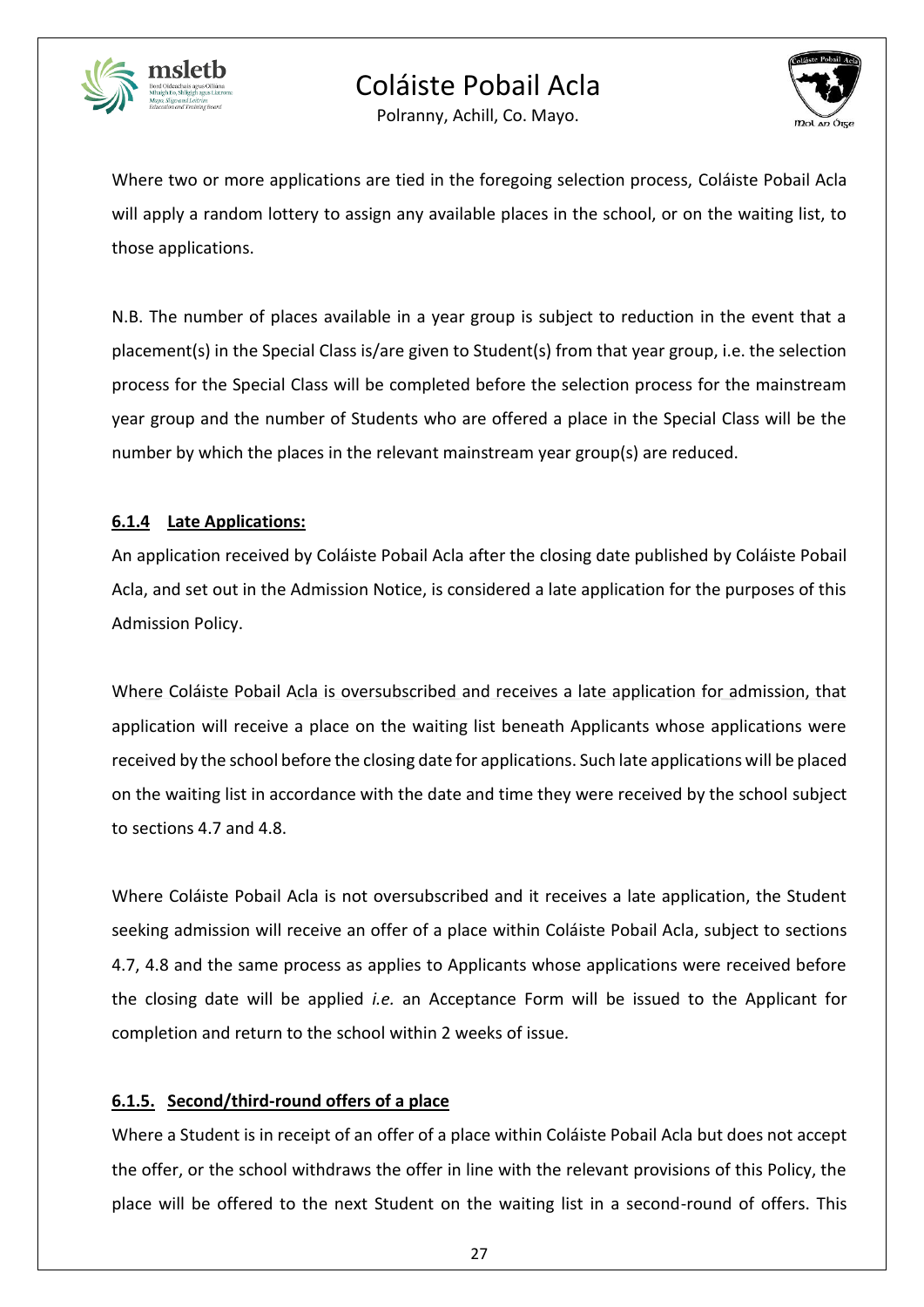



Polranny, Achill, Co. Mayo.

process will continue throughout third and fourth rounds *etc.* until all places within the school have been filled.

## **6.1.6. Acceptance of a place:**

If the Student in respect of whom the application is made is offered a place, the Applicant will be issued with an Acceptance Form by the school.

The Applicant shall indicate acceptance of an offer by fully completing and returning the Acceptance Form by the date set out in the School Admission Notice, or within 2 weeks of issuing by the school if it is a late application or if it is a second/third-round offer. This includes indicating whether or not s/he has applied for and is awaiting confirmation of an offer of admission from another school.

Failure to fully complete and return the Acceptance Form to the school by the date set out in the School Admission Notice, or within 2 weeks of issuing by the school if it is a late application or if it is a second/third-round offer, may result in withdrawal of an offer, in line with the grounds for withdrawal of an offer, as set out below.

## **6.1.7. Refusal:**

Where a Student in respect of whom an application is being sought has not been offered a school place, the Applicant will be provided in writing with:

- 6.1.7.1 The reasons that the Student was not a offered a place in Coláiste Pobail Acla,
- 6.1.7.2 Details of the Student's ranking against the published selection criteria, if the yeargroup to which the Applicant is applying is oversubscribed,
- 6.1.7.3 Details of the Student's place on the waiting list, if applicable, and
- 6.1.7.4 Details of the Applicant's right to appeal the decision.

In addition to the conditions for consideration of an application as set out at 4.7, 4.8 an offer of admission may not be made where: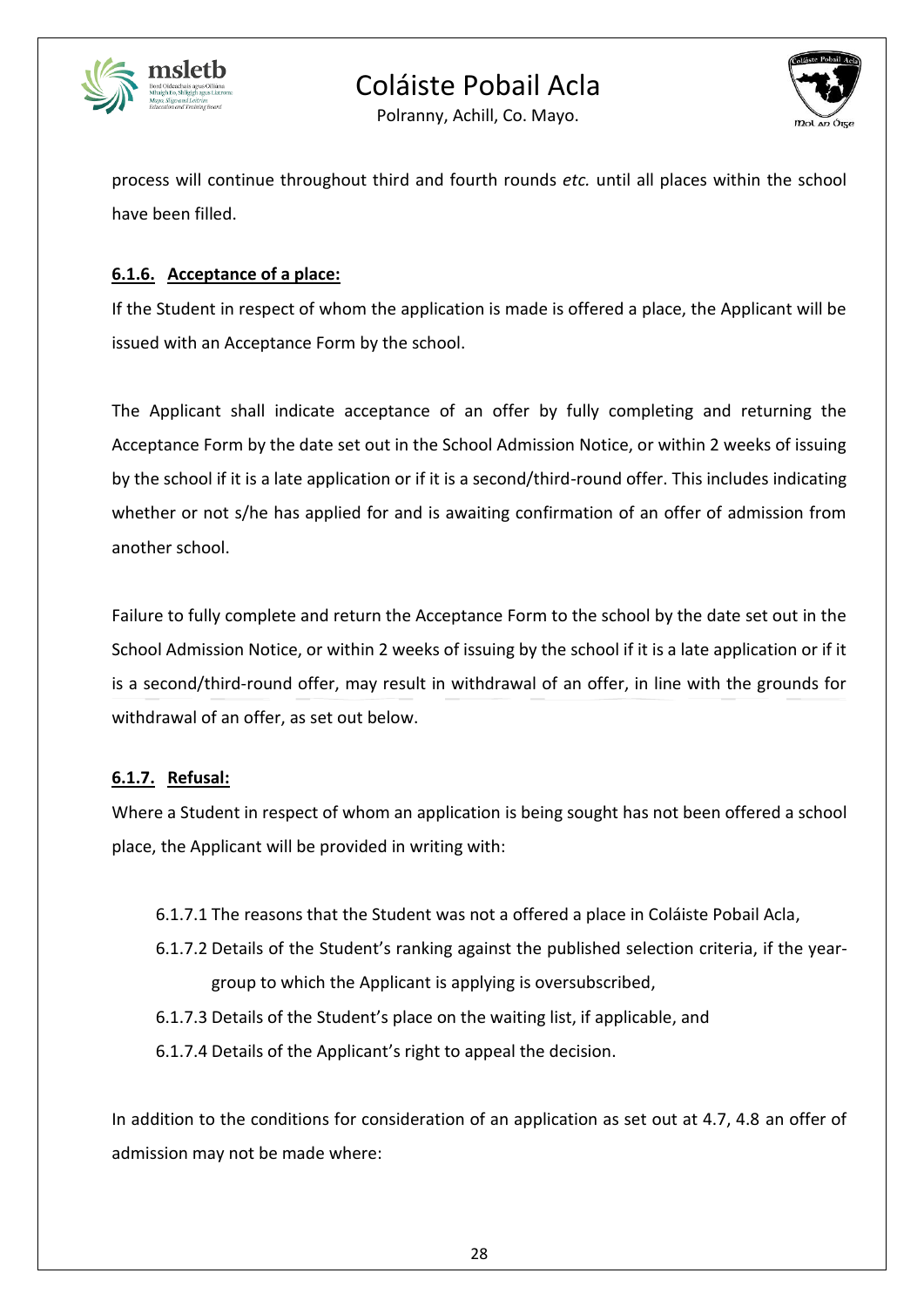



Polranny, Achill, Co. Mayo.

6.1.7.5 The information contained in the application is false or misleading in a material respect.

### **6.1.8 Withdrawal of an offer**

An offer of admission may be withdrawn where:

- 6.1.8.1 The information contained in the application is false or misleading in a material respect, or
- 6.1.8.2. The Applicant fails to confirm acceptance of an offer of admission on or before the date set out in the annual Admission Notice of the school for the academic year for which s/he is applying, or in the case of a late application, or second/third-round offer, within 2 weeks, or
- 6.1.8.2. An Applicant has not indicated:
- (i) whether or not s/he has applied for and is awaiting confirmation of an offer from another school(s) and if so, the details of the school(s); and
	- (ii) whether or not or s/he has accepted an offer of admission from another school(s) and if so, the details of the offer(s).

If an offer of a place is withdrawn by the school, the Student on whose behalf the application was made shall lose his/her place on the admission list or waiting list for that academic year and any subsequent applications for the same academic year on behalf of that Student shall be treated as a late application in line with section 6.1.4 above.

## **6.19. Appeals:**

For information relating to an Applicant's right to appeal a decision of Coláiste Pobail Acla regarding admission to a year-group other than First-Year, see section 6.2.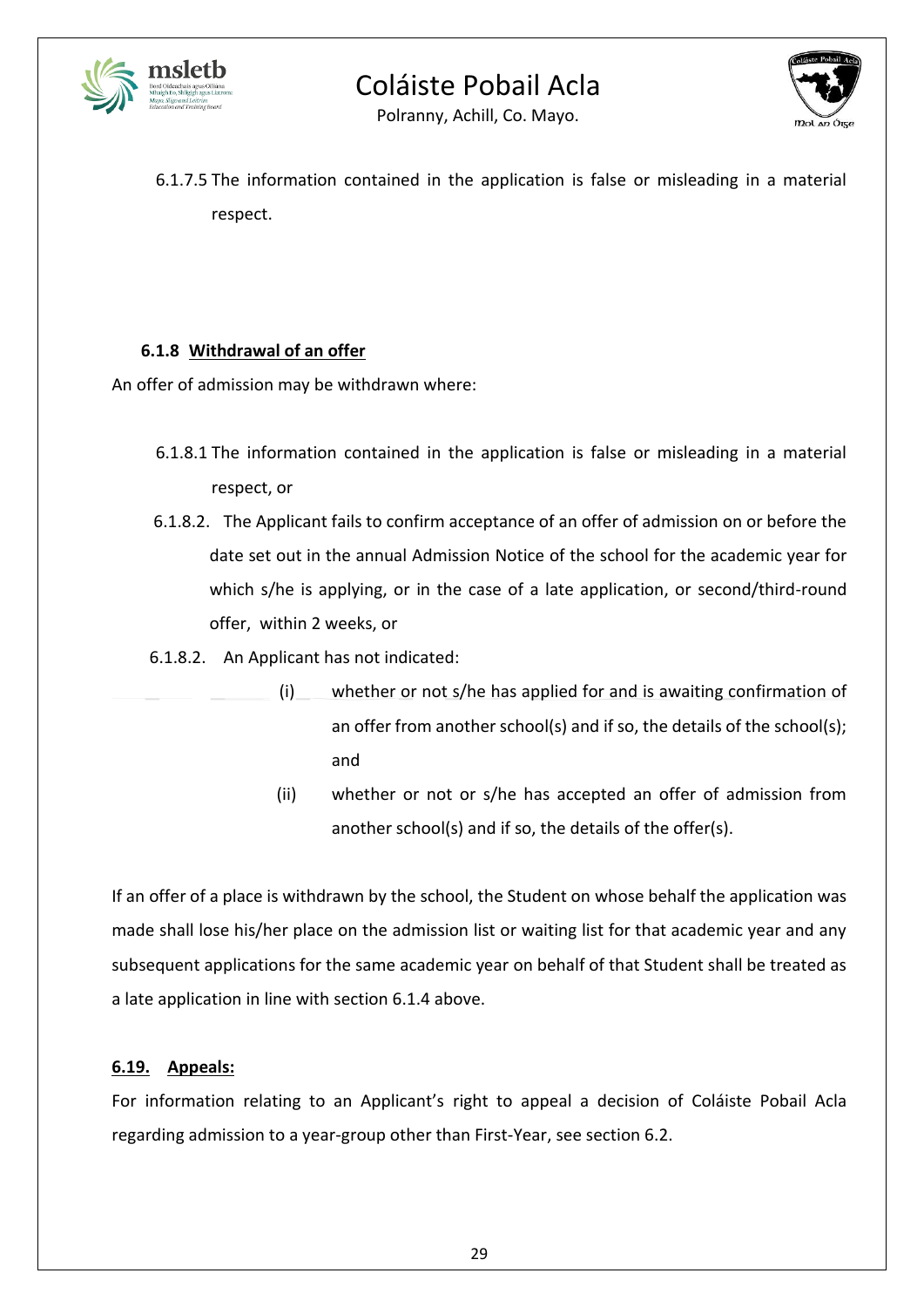

Polranny, Achill, Co. Mayo.



## **6.2 APPEALS**

## **6.2.1. Appeal where refusal was due to oversubscription:**

An Applicant who was refused admission because the school is oversubscribed and who wishes to appeal this decision must submit his/her appeal in writing, via a Section 29 Appeal Application Form, available from the school office and on the school's website, for it to be reviewed by the board of management of Coláiste Pobail Acla at Polranny, Achill, Co. Mayo Phone 098-45139 or email info@cpacla.ie. Such an appeal must be brought within fourteen calendar days of receipt by the Applicant of the school's decision to refuse to admit. However, if a different time period for the bringing of such an appeal is specified by the Minister for Education and Skills after the publication of this Policy, same shall apply instead.

If an Applicant is not satisfied with the decision of the board of management, or the board of management is not in a position to review the decision to refuse admission, the Applicant may apply to bring an appeal to an appeals committee established by the Minister for Education and Skills under section 29A of the Education Act 1998.

### **6.2.2. Appeal where refusal was for a reason other than oversubscription:**

An Applicant who was refused admission to Coláiste Pobail Acla for a reason other than the school being oversubscribed and who wishes to appeal this decision may choose to put his/her appeal in writing, via a Section 29 Appeal Application Form, available from the school office and on the school's website, for it to be reviewed by the board of management of Coláiste Pobail Acla. Such an appeal must be brought within fourteen calendar days of receipt by the Applicant of the school's decision to refuse to admit. However, if a different time period for the bringing of such an appeal is specified by the Minister for Education and Skills after the publication of this Policy, same shall apply instead.

Alternatively, s/he may choose to apply to bring an appeal to an appeals committee established by the Minister for Education and Skills under section 29A of the Education Act 1998.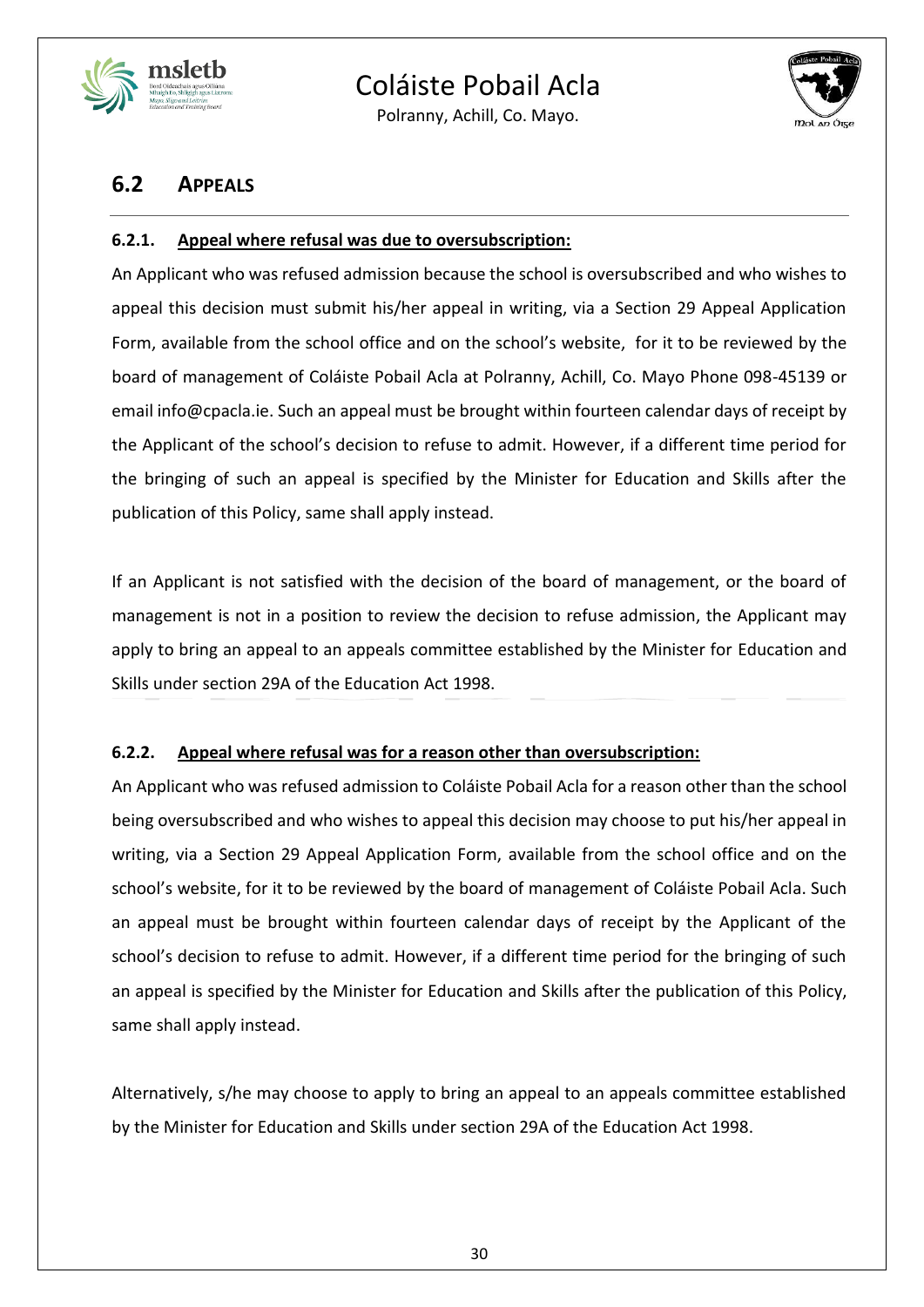



Polranny, Achill, Co. Mayo.

If an Applicant who chooses to appeal to the board of management is not satisfied with the decision of the board of management, the Applicant may also apply to bring an appeal to an appeals committee established by the Minister for Education and Skills under section 29A of the Education Act 1998.

## **6.2.3. Basis for appeal:**

As required by section 29C(2) of the Education Act 1998, an application to appeal must be based on the implementation of this Admission Policy, the content of the school's Admission Notice and also set out the grounds of the request to appeal the decision.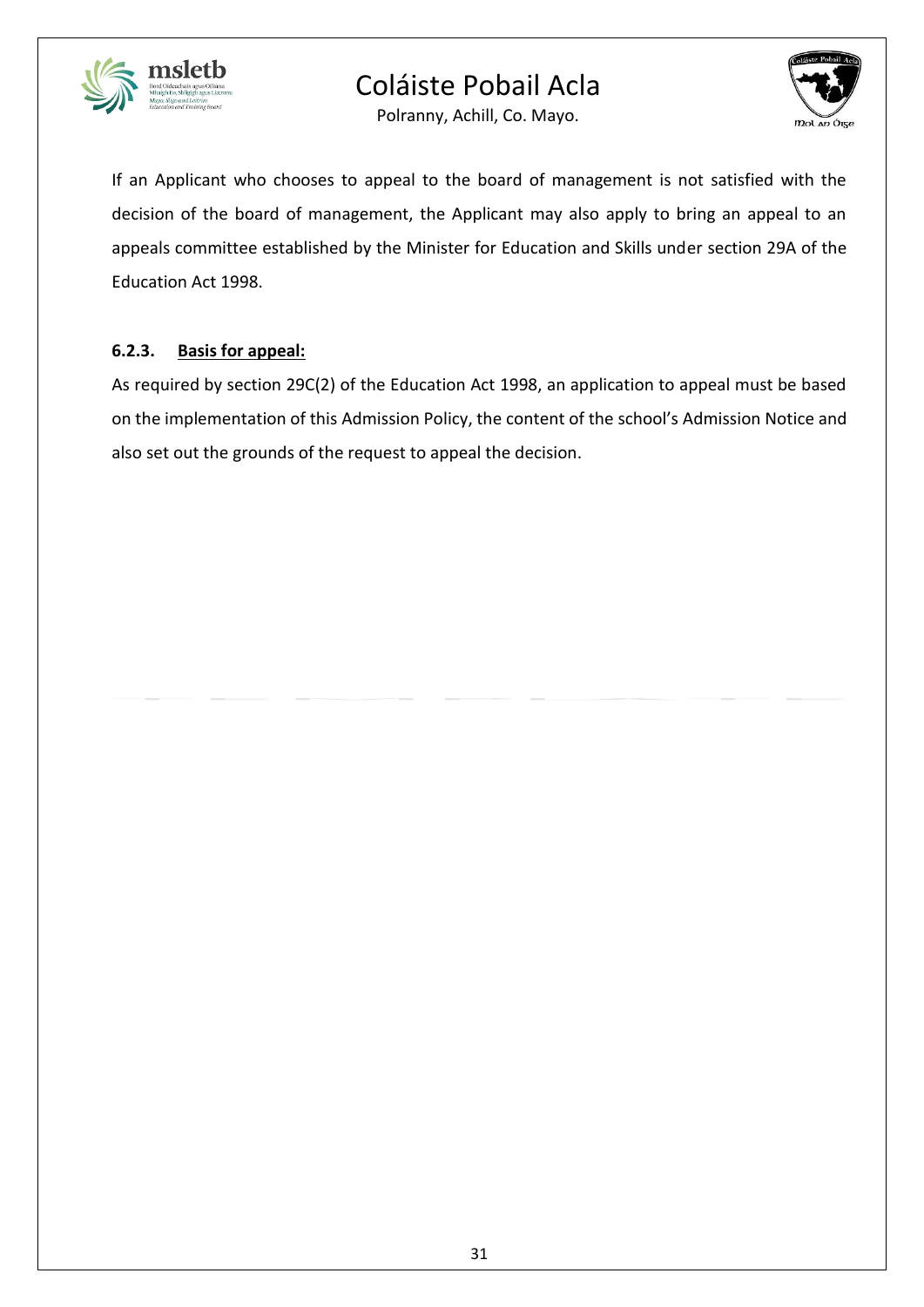

Polranny, Achill, Co. Mayo.



# **SECTION 7 APPLICATION TO THE SPECIAL CLASS**

## **7 APPLICATION TO THE SPECIAL CLASS**

| 7.1 | <b>Admission Provisions for the Special Class</b> |                                                |  |
|-----|---------------------------------------------------|------------------------------------------------|--|
|     |                                                   | 7.1.1. Oversubscription                        |  |
|     |                                                   | 7.1.2. Selection criteria in order of priority |  |

- 7.1.3. Late Applications
- 7.1.4. Second/third-round offers of a place
- 7.1.5. Acceptance of a place
- 7.1.6. Refusal
- 7.1.7. Withdrawal of an offer

### **7.2 Appeals**

- 7.2.1. Appeal where refusal was due to oversubscription
- 7.2.2. Appeal where refusal was for a reason other than oversubscription
- 7.2.3. Basis for appeal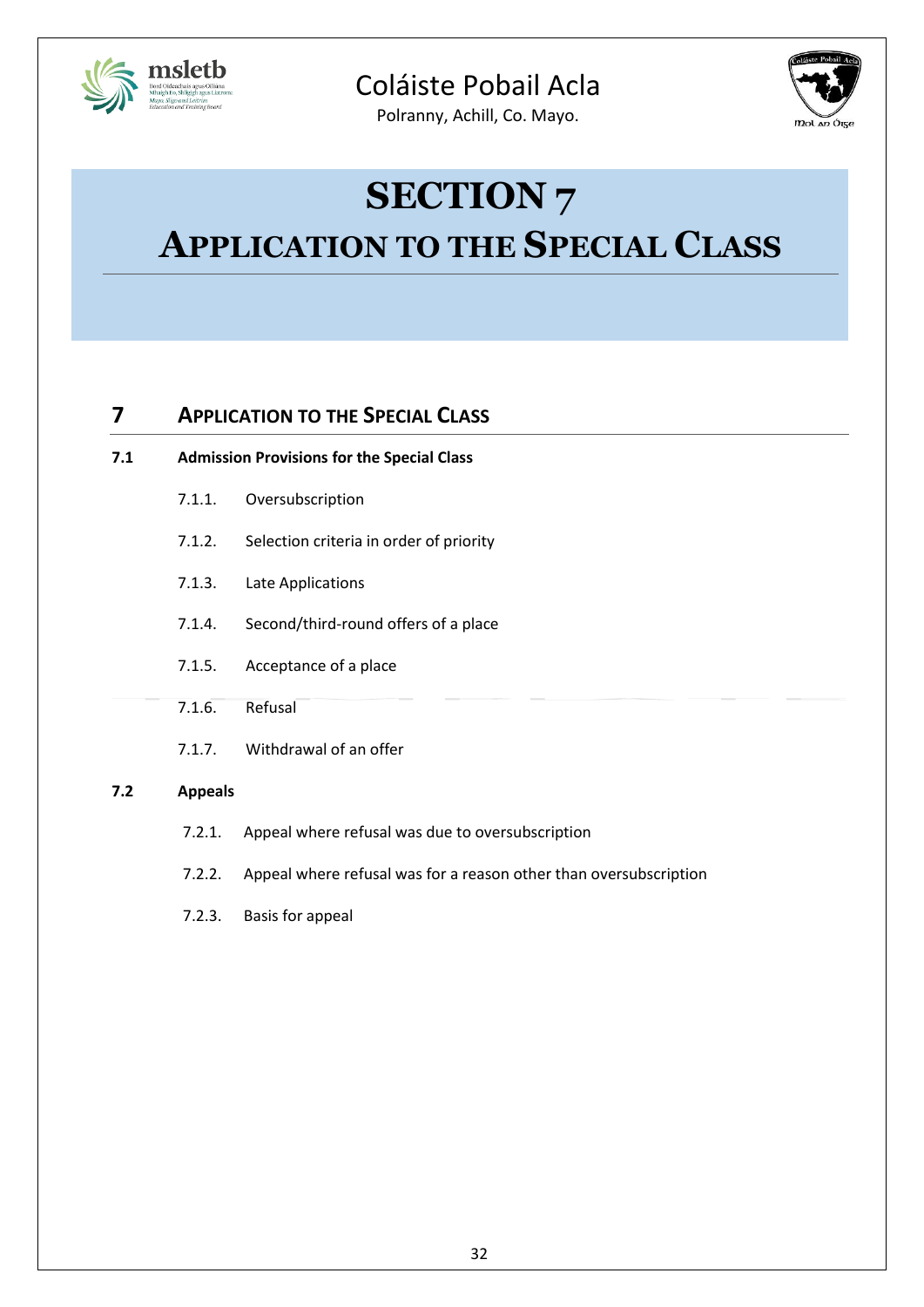

Polranny, Achill, Co. Mayo.



## **7.1 ADMISSION PROVISIONS FOR THE SPECIAL CLASS**

Coláiste Pobail Acla has a Special Class, established to cater for the special educational needs of Students with Autism/Autistic Spectrum Disorders.

Only applications in respect of Students whose needs fall within the category of special educational needs provided for by the Special Class will be considered. In this respect, the school requires that such needs of the Student be verified in a Relevant Report which has been prepared within 12 months immediately preceding the Student's application to the Special Class.

Where the Special Class in Coláiste Pobail Acla is not oversubscribed, all Students whose needs fall within the category of special educational needs provided for by the Special Class will be offered a place in the Special Class, subject to sections 4.7, 4.8.

## **7.1.1 Oversubscription:**

When the number of applications exceeds the number of places available, the published selection criteria as set out at section 7.1.2 below will apply and a waiting list shall be compiled which shall remain valid only for the school year in respect of which the applications are made. Where Coláiste Pobail Acla is in a position to offer further places that become available in the Special Class for and during that academic year, places will be offered in accordance with the order of priority in which Students have been placed on the waiting list.

Where an application is made on behalf of a Student for both the Special Class and a mainstream year group, and his/her application for one but not both is successful, s/he will remain in the same position on the waiting list for the group to which s/he was not successful, regardless of whether the Applicant accepts the place in the group to which the student was successful.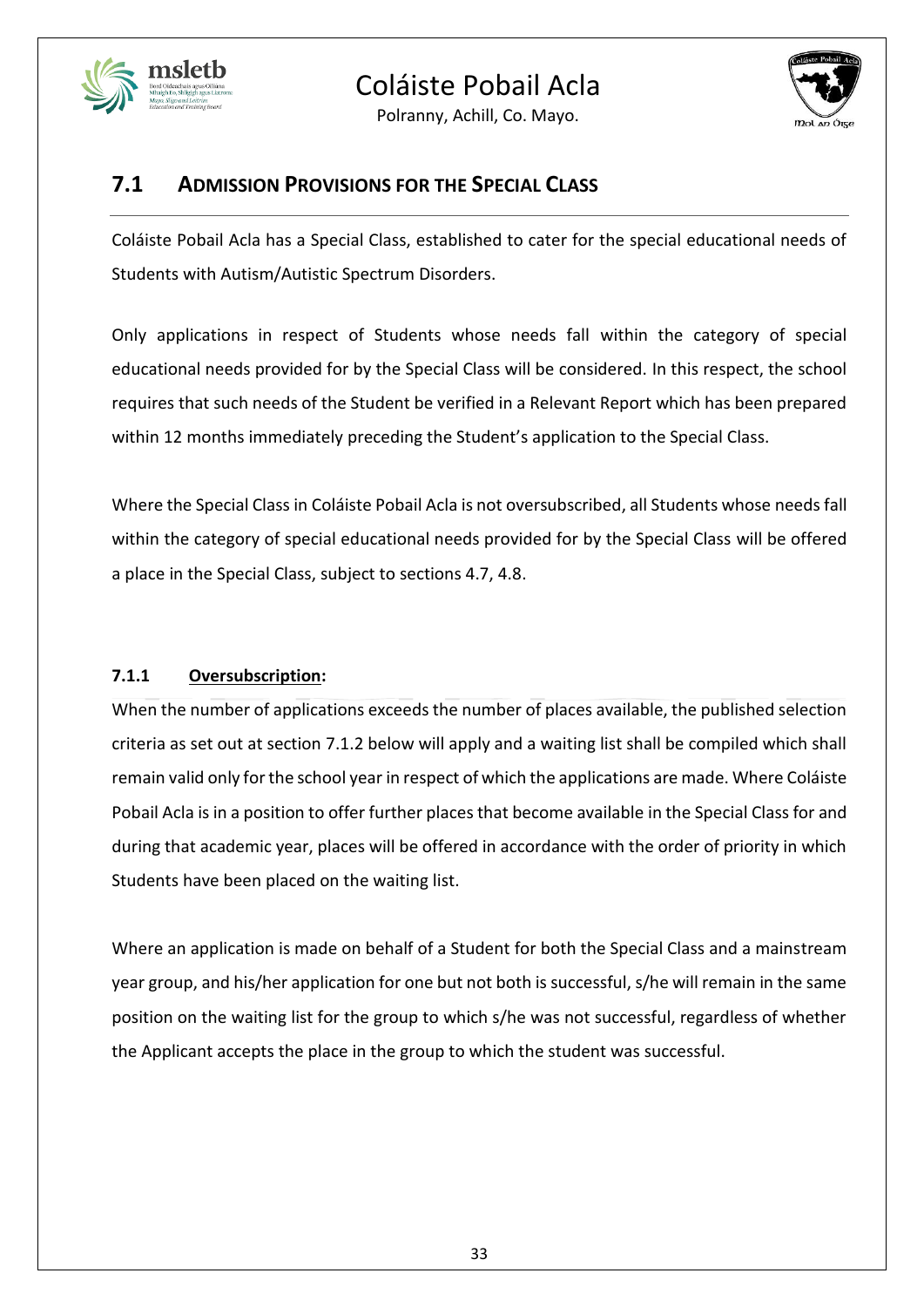

Polranny, Achill, Co. Mayo.



For the avoidance of doubt, if a Student does not receive a place in the special class for a given academic year, but s/he wishes to be considered for admission to the Special Class in the following academic year, a new application must be made on behalf of that Student during the dates specified by the school as being the period when it will accept applications for the Special Class.

If a transfer Student is offered a place in the Special Class from the waiting list, the offer is subject to there being a place available in the relevant year group for that Student. If there is not a place available in the relevant year group, the next person on the waiting list for the Special Class will be considered for the place in question but this will not change the initial Student's place on the waiting list for the Special Class for the remainder of that school year, i.e. if another place subsequently became available in the Special Class during the school year, the initial Student at the top of the waiting list would be considered first, but again subject to there being a place in the relevant year group for that Student.

For clarity, even if a place becomes available in a given mainstream year group, if there is a waiting list for that year group, the Students on that list have first refusal at the place in the year group irrespective of any matters relating to the Special Class.

Where the school is oversubscribed, any selection criteria that are not included in this Admission Policy shall not be considered in determining whether or not a Student is admitted to the school.

### **7.1.2 Selection criteria**

Applications to the Special Class will only be considered if the Student's needs fall within the specified category of special educational needs provided for by this class. Subject to this requirement, in the event of oversubscription, the following criteria for admission to the Special Class will apply:

- **7.1.2.1** If the Student resides in the catchment area
- **7.1.2.2** The greatest level of educational need, as determined by the Principal in consultation with the NCSE and/or NEPS, having considered the Relevant Report in respect of the Child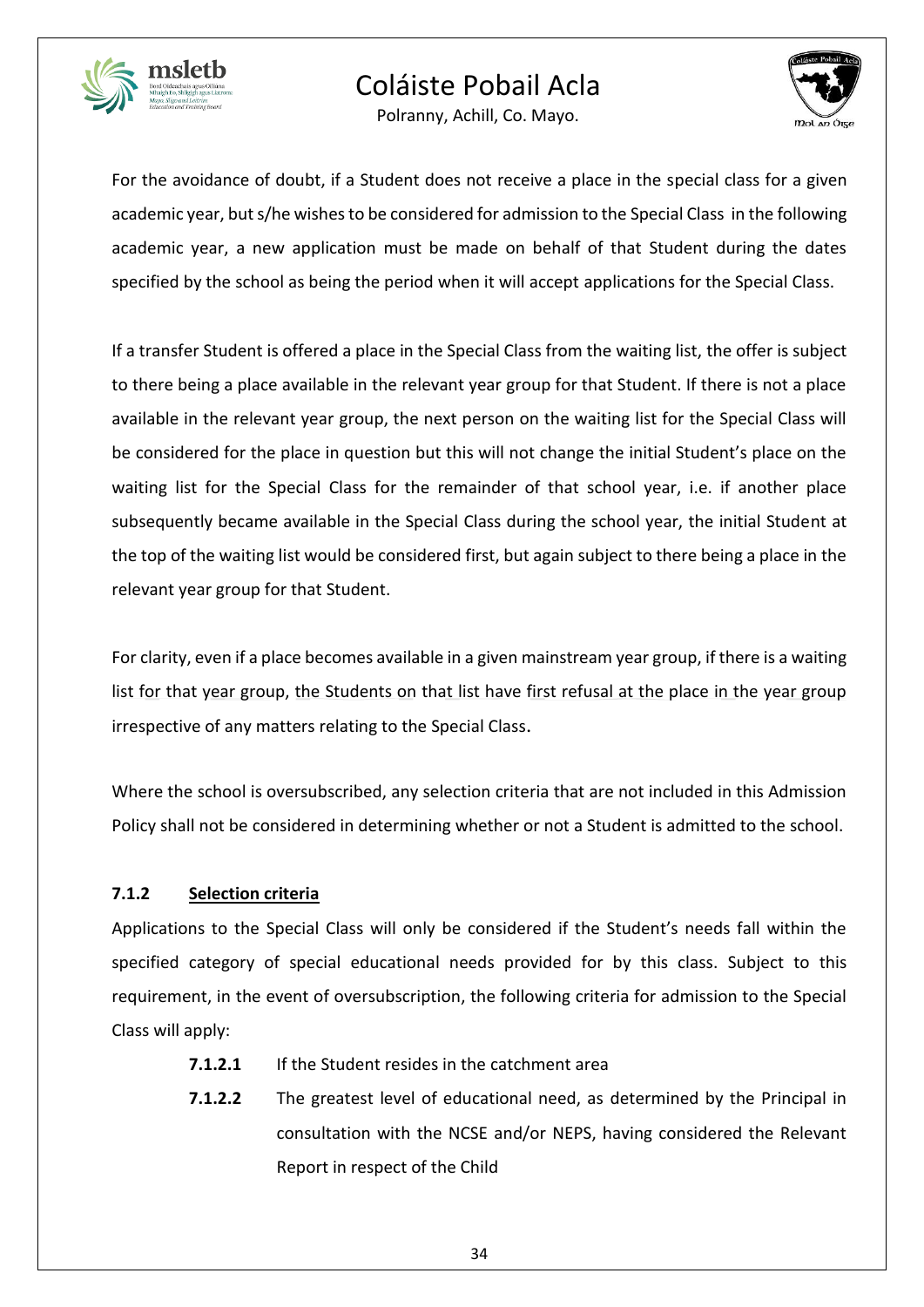

Polranny, Achill, Co. Mayo.



#### **7.1.3. Selection process:**

#### Coláiste Pobail Acla will apply the selection process as follows:

Having met the criteria for admission to the Special Class, applications are considered against the published selection criteria. Places will be offered in the first instance to those who meet the first criterion. Subsequently, where the school still has places available, the remaining Applicants are considered in light of the second criterion and those Applicants who meet this criterion will be offered a place within the Special Class. This process is continuously carried out until all available places have been offered and accepted.

Where two or more applications are tied in the foregoing selection process, Coláiste Pobail Acla will apply a random lottery to assign any available places in the Special Class, or on the waiting list, to those applications.

N.B. The number of places available in a year group is subject to reduction in the event that a placement(s) in the Special Class is/are given to Student(s) from that year group, i.e. the selection process for the Special Class will be completed before the selection process for the mainstream year group and the number of Students who are offered a place in the Special Class will be the number by which the places in the relevant mainstream year group(s) are reduced.

### **7.1.4 Late applications:**

An application received by Coláiste Pobail Acla after the closing date published by Coláiste Pobail Acla, and set out in the Admission Notice, is considered a late application for the purposes of this Admission Policy.

Where Coláiste Pobail Acla is oversubscribed and receives a late application for admission, that application will receive a place on the waiting list beneath Applicants whose applications were received by the school before the closing date for applications. Such late applications will be placed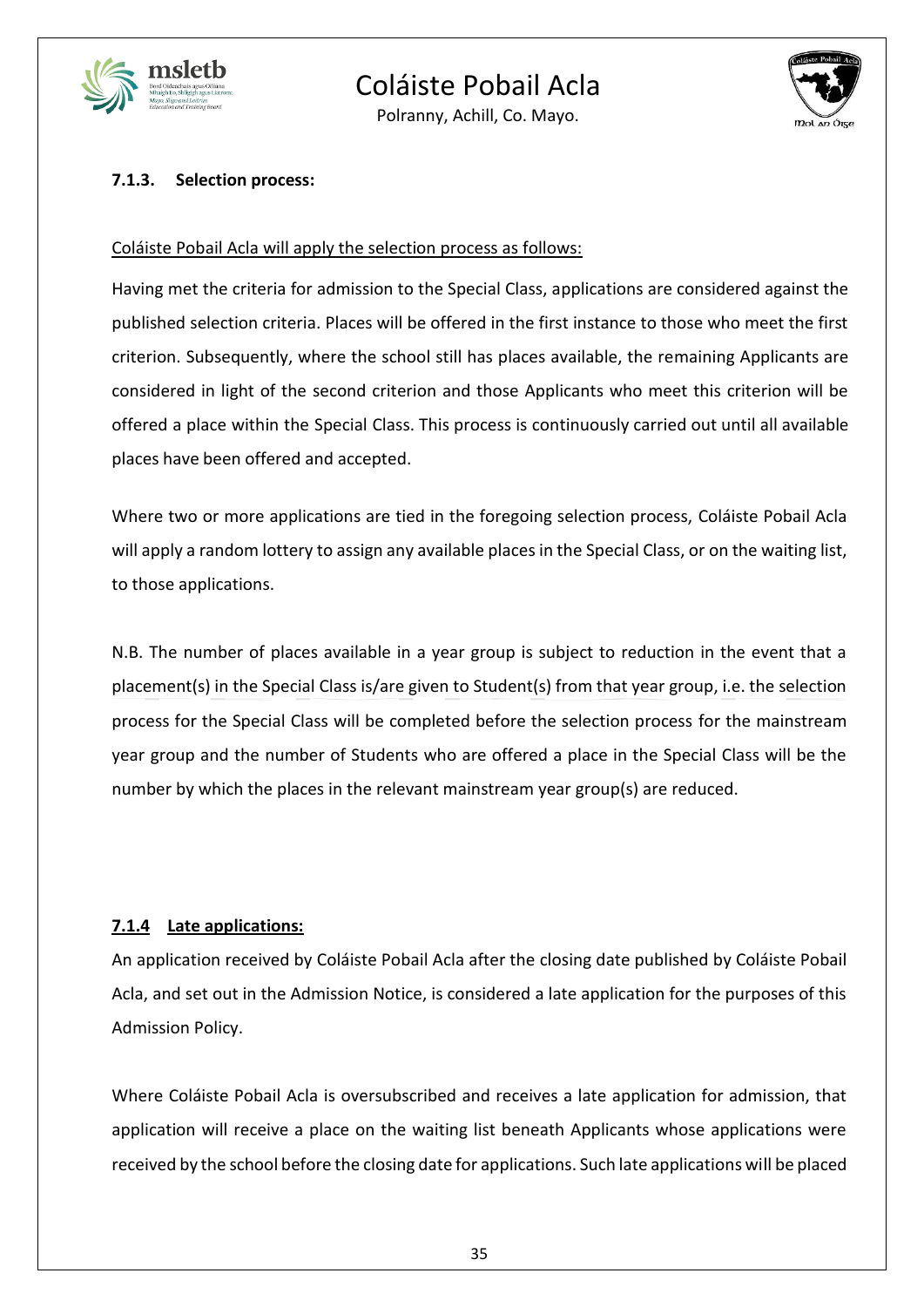



Polranny, Achill, Co. Mayo.

on the waiting list in accordance with the date and time they were received by the school subject to sections 4.7 and 4.8.

Where Coláiste Pobail Acla is not oversubscribed and it receives a late application, the Student seeking admission will receive an offer of a place within Coláiste Pobail Acla, subject to sections 4.7, 4.8 and the same process as applies to Applicants whose applications were received before the closing date will be applied *i.e.* an Acceptance Form will be issued to the Applicant for completion and return to the school within 2 weeks of issue*.* 

## **7.1.5. Second/third-round offers of a place**

Where a Student is in receipt of an offer of a place within Coláiste Pobail Acla but does not accept the offer, or the school withdraws the offer in line with the relevant provisions of this Policy, the place will be offered to the next Student on the waiting list in a second-round of offers. This process will continue throughout third and fourth rounds *etc.* until all places within the Special Class have been filled.

### **7.1.6. Acceptance of a place:**

If the Student in respect of whom the application is made is offered a place, the Applicant will be issued with an Acceptance Form by the school.

The Applicant shall indicate acceptance of an offer by fully completing and returning the Acceptance Form by the date set out in the School Admission Notice, or within 2 weeks of issuing by the school if it is a late application or if it is a second/third-round offer. This includes indicating whether or not s/he has applied for and is awaiting confirmation of an offer of admission from another school.

Failure to fully complete and return the Acceptance Form to the school by the date set out in the school's Admission Notice, or within 2 weeks of issuing by the school if it is a late application or if it is a second/third-round offer, may result in withdrawal of an offer, in line with the grounds for withdrawal of an offer, as set out below.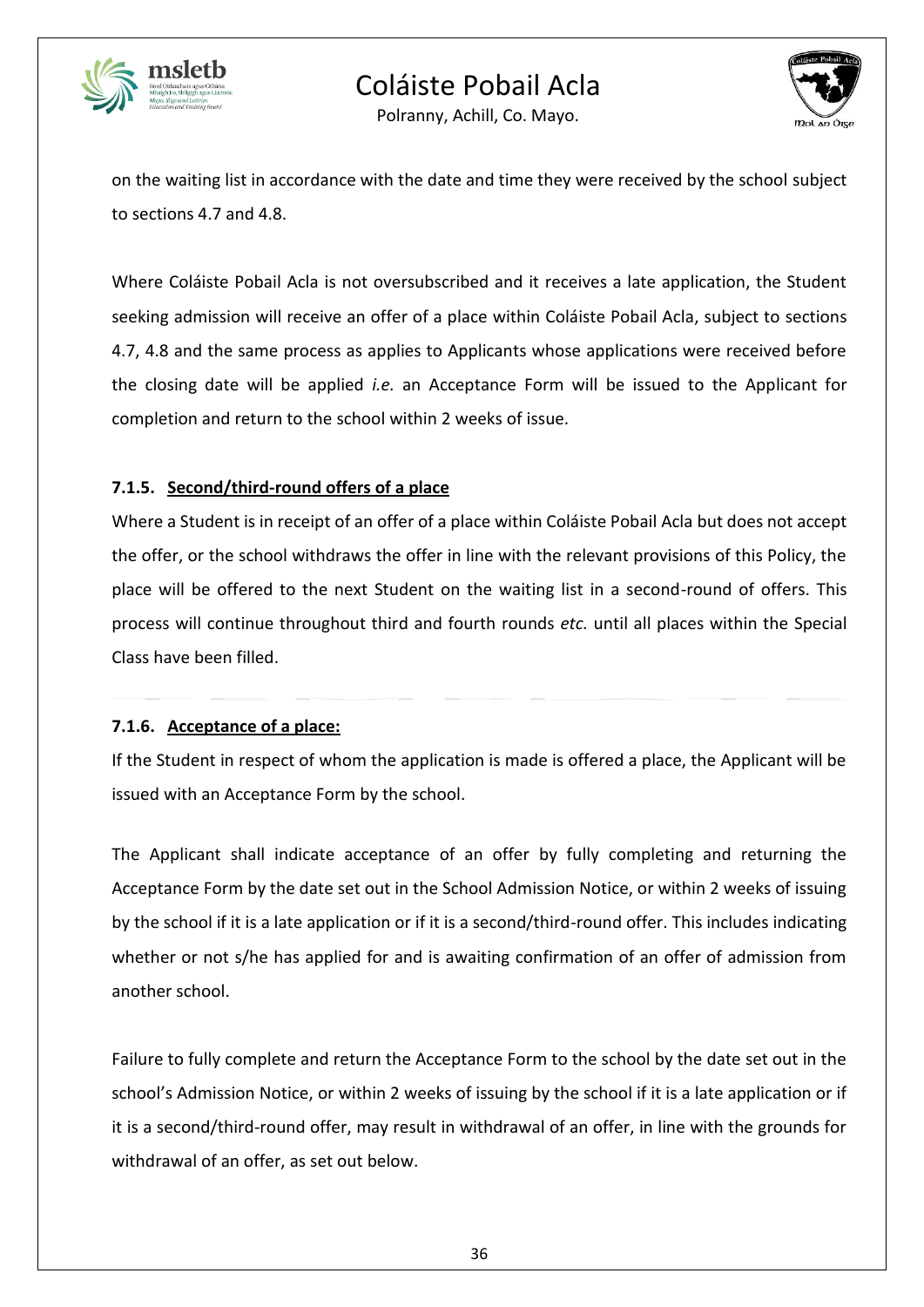



Polranny, Achill, Co. Mayo.

## **7.1.7. Refusal:**

Where a Student in respect of whom an application is being sought has not been offered a school place, the Applicant will be provided in writing with:

- 7.1.7.1 The reasons that the Student was not a offered a place in Coláiste Pobail Acla;
- 7.1.7.2.Details of the Student's ranking against the published selection criteria, if the yeargroup to which the applicant is applying is oversubscribed;
- 7.1.7.3. Details of the Student's place on the waiting list, if applicable; and
- 7.1.7.4. Details of the Applicant's right to appeal the decision

In addition to the conditions for consideration of an application as set out at 4.7, 4.8 an offer of admission may not be made where:

7.1.7.5 the information contained in the application is false or misleading in a material respect.

### **7.1.8 Withdrawal of an offer**

An offer of admission may be withdrawn where:

7.1.8.1. The information contained in the application is false or misleading in a material respect, or

- 7.1.8.2 The Applicant fails to confirm acceptance of an offer of admission on or before the date set out in the annual Admission Notice of the school for the academic year for which s/he is applying, or in the case of a late application, or second/third-round offer, within 2 weeks, or
- 7.1.8.3 An Applicant has not indicated:
	- (i) whether or not s/he has applied for and is awaiting confirmation of an offer from another school(s) and if so, the details of the school(s); and
	- (ii) whether or not or s/he has accepted an offer of admission from another school(s) and if so, the details of the offer(s).

If an offer of a place is withdrawn by the school, the Student on whose behalf the application was made shall lose his/her place on the admission list or waiting list for that academic year and any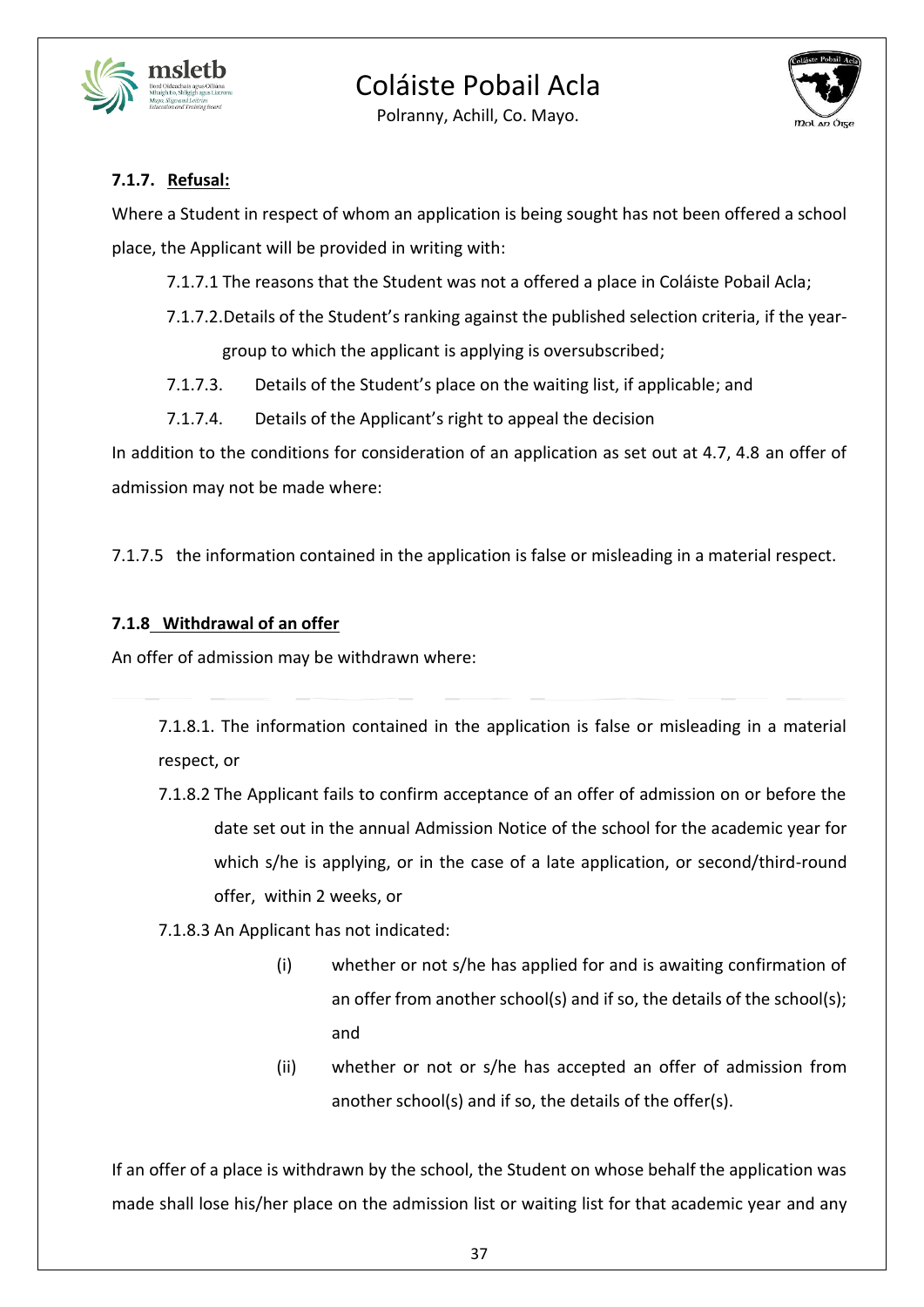





subsequent applications for the same academic year on behalf of that Student shall be treated as a late application in line with section 7.1.4 above.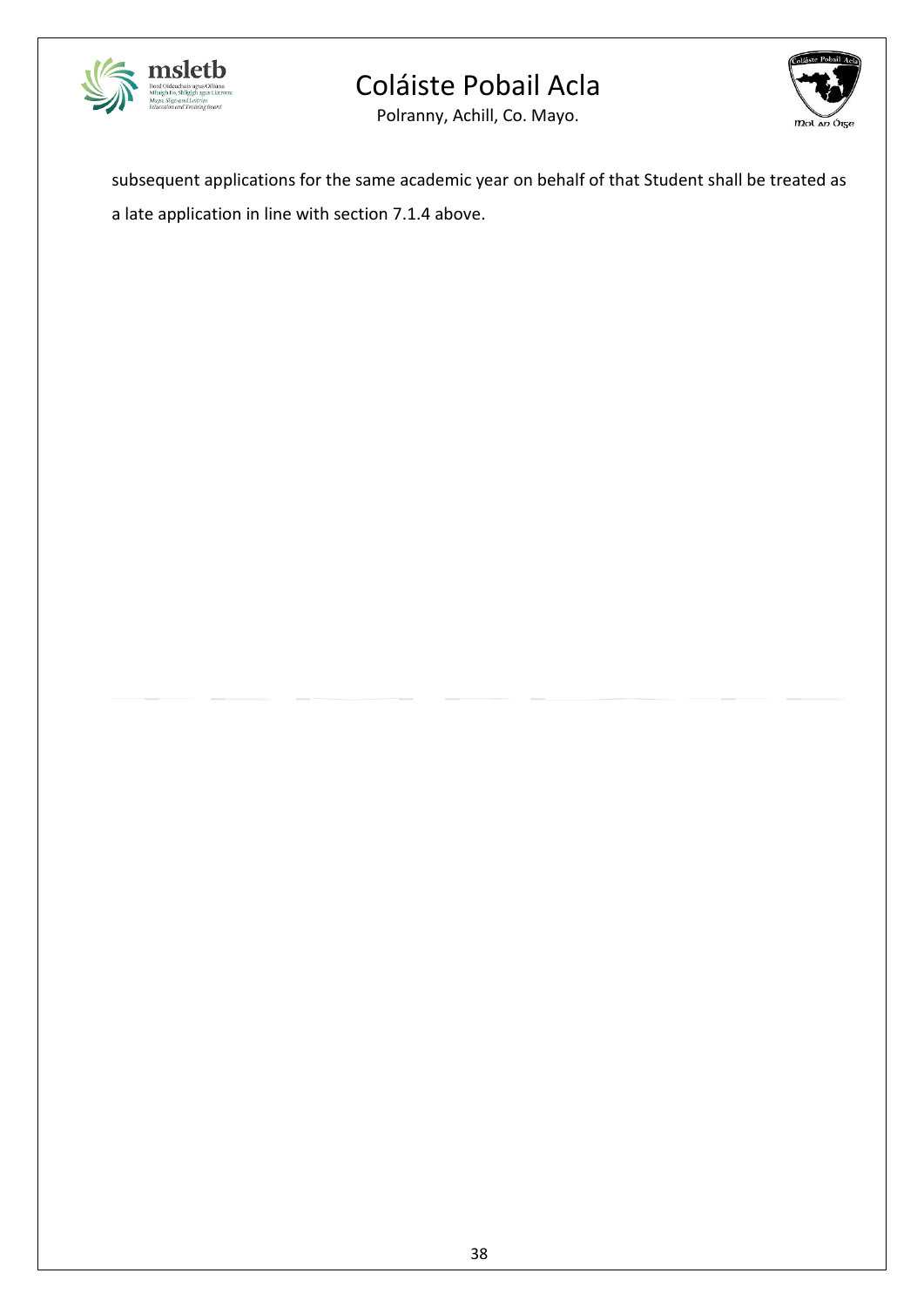

Polranny, Achill, Co. Mayo.



## **7.2 APPEALS**

## **7.2.1. Appeal where refusal was due to oversubscription:**

An Applicant who was refused admission because the school is oversubscribed and who wishes to appeal this decision must submit his/her appeal in writing, via a Section 29 Appeal Application Form, available from the school office and on the school's website, for it to be reviewed by the board of management of Coláiste Pobail Acla at Polranny, Achill, Co. Mayo Phone: 098-45138 Email info@cpacla.ie. Such an appeal must be brought within fourteen calendar days of receipt by the Applicant of the school's decision to refuse to admit. However, if a different time period for the bringing of such an appeal is specified by the Minister for Education and Skills after the publication of this Policy, same shall apply instead.

If an Applicant is not satisfied with the decision of the board of management, or the board of management is not in a position to review the decision to refuse admission, the Applicant may apply to bring an appeal to an appeals committee established by the Minister for Education and Skills under section 29A of the Education Act 1998.

### **7.2.2. Appeal where refusal was for a reason other than oversubscription:**

An Applicant who was refused admission to Coláiste Pobail Acla for a reason other than the school being oversubscribed and who wishes to appeal this decision may choose to put his/her appeal in writing, via a Section 29 Appeal Application Form, available from the school office and on the school's website, for it to be reviewed by the board of management of Coláiste Pobail Acla. Such an appeal must be brought within fourteen calendar days of receipt by the Applicant of the school's decision to refuse to admit. However, if a different time period for the bringing of such an appeal is specified by the Minister for Education and Skills after the publication of this Policy, same shall apply instead.

Alternatively, s/he may choose to apply to bring an appeal to an appeals committee established by the Minister for Education and Skills under section 29A of the Education Act 1998.